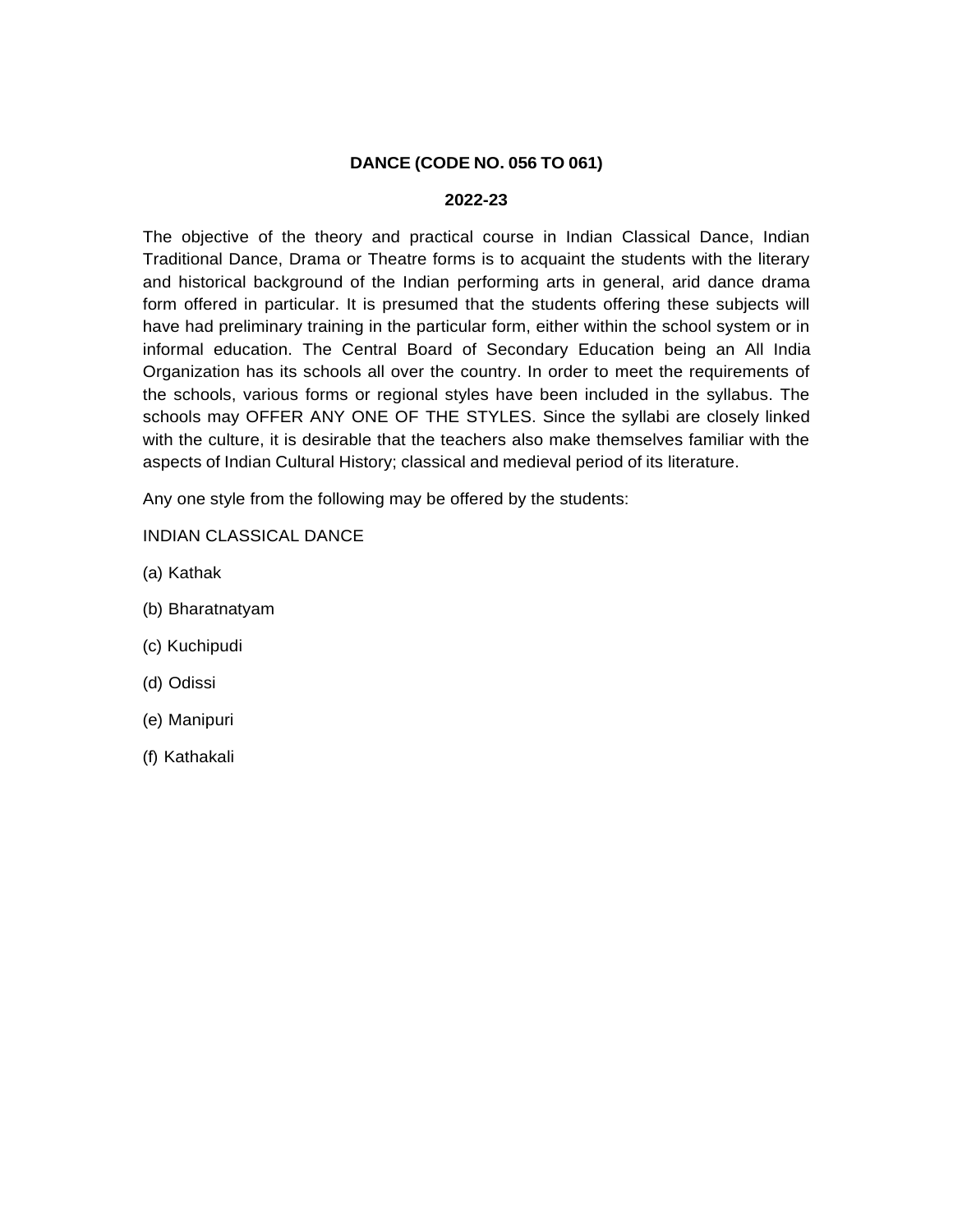# **(A) KATHAK DANCE (CODE NO. 056) CLASS–XI(2022-23)**

# **Time: 2 Hours**

**Total Marks: 100 Theory Marks:30**

**30 Periods**

### 1. A brief history of Indiandance.

- 2. Acquaintance with the themes of Ramayana,Mahabharataa, Bhagvata Purana and Gita Govinda in context of Kathak. Acquaintance with other myths and legends pertinent to the dance drama or gat bhaav like Kalia daman, Govardhan lila, Panghatlila, Draupadi cheer haran, Makhan chori, Marich vadh, Bhasmasur vadh, Madan dahan,etc.
- 3. A brief history of Kathakdance.

(a) Reference from ancient text (vedic, puranic, epics and other scriptures). evolution of Kathak dance in Pracheen kal/Mandir kal (kathavachak and Rasdhar tradition, etc.) Madhya kal/ Darbarkal, Adhunik kal covering British and post independent era till the presenttime.

4. Acquaintance with itsrepertoire.

Rang pravesh / invocation, compositions (Bandish) from traditional technical dance part of kathak. Literary contents - abhinay, bhajans, thumri, dadra, ghazals, dhrupad, kavit, etc. Rhythmic musical composition like Tarana, Tirvat, Chaturang,etc.

- 5. Distinctive aspects of Kathak (using of ghungrus, chakkars, upaj, costume,etc.
- 6. Ability to write notation of teental and jhaptal (thah, dugun,chaugun).
- 7. Definition and short explanation: Nritta, Nritya, Natya, Tandava, Lasya, Anga, Upanga,Pratyanga.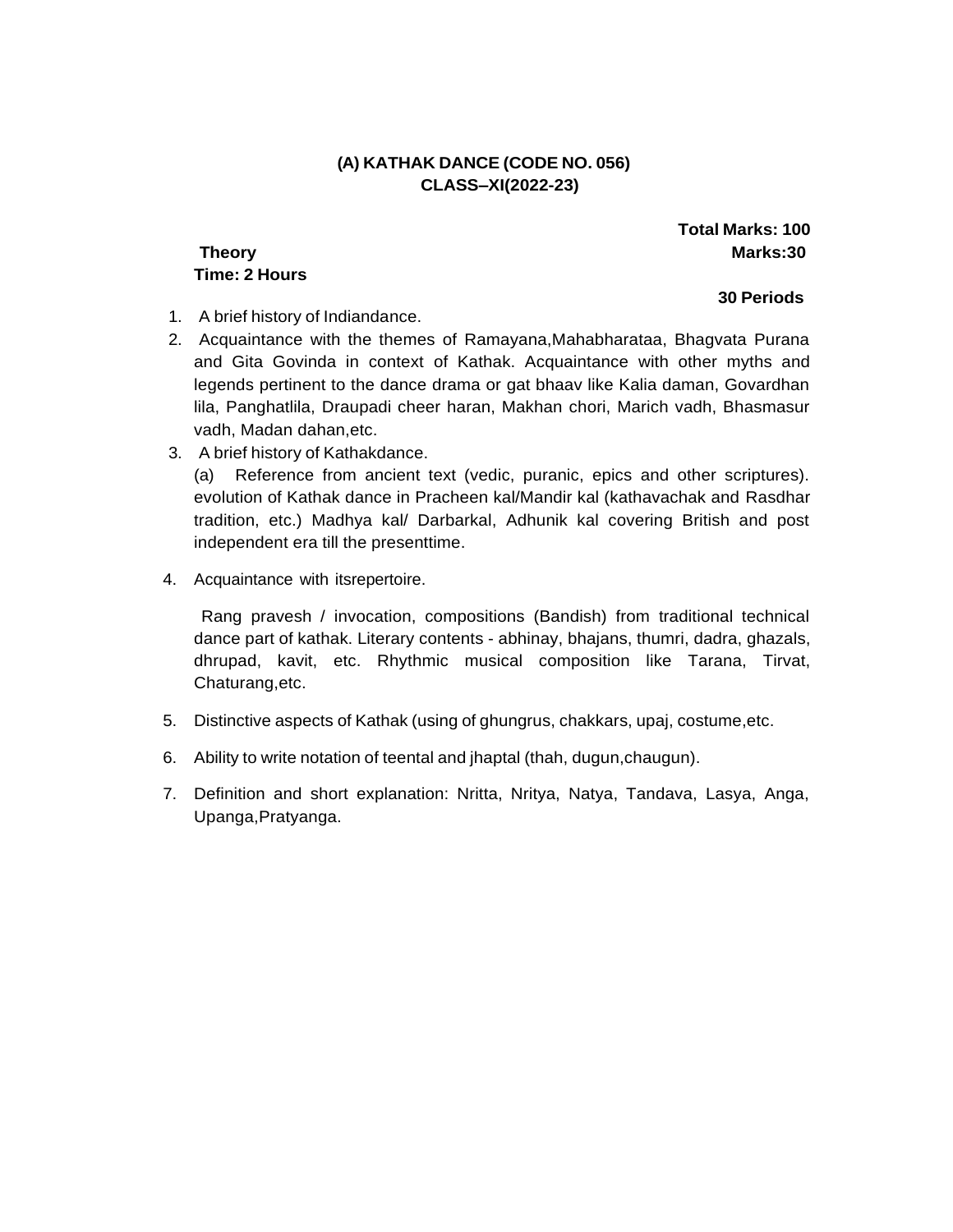### **PracticalPaper Marks:70**

# **100 Periods**

- 1. Practice of basic standing position and various patterns ofTatkar.
- 2. Practice of exercise of different parts of the human body particularly anga, pratyanga, upanga.
- 3. Practice of exercise of ten different movement {hastak} chakkars in teen taal in thah,

dugun, chaudganlaya.

- 4. Prahant of teentaal, jhap taal with hast kriya in thah, dugun,chaugun.
- 5. Practice of tatkar set to teental in a slower tempo (thah laya) and in its double

(dugun) and four times(chaugun).

6. The student should know the following compositions:

| (a) Thaat                                   | 1                        |
|---------------------------------------------|--------------------------|
| (b) Aamad                                   | $\overline{2}$           |
| (c) Fast Aamad (tez aamad)                  | $\overline{2}$           |
| (d) Vandana                                 | 1                        |
| (e) Tukra/Toda                              | $\overline{4}$           |
| (f) Natwari ka tukra                        | $\overline{\mathcal{A}}$ |
| (g) Gatnikaas                               | 3                        |
| (h) Gatbhaav                                | 1                        |
| (i) Paran                                   | $\overline{4}$           |
| (j) Tihaayi                                 | $\overline{4}$           |
| (k) Ladi/laya Baant                         | $\overline{2}$           |
| (I) Parhant of tukda /toda with hasta kriya | $\overline{2}$           |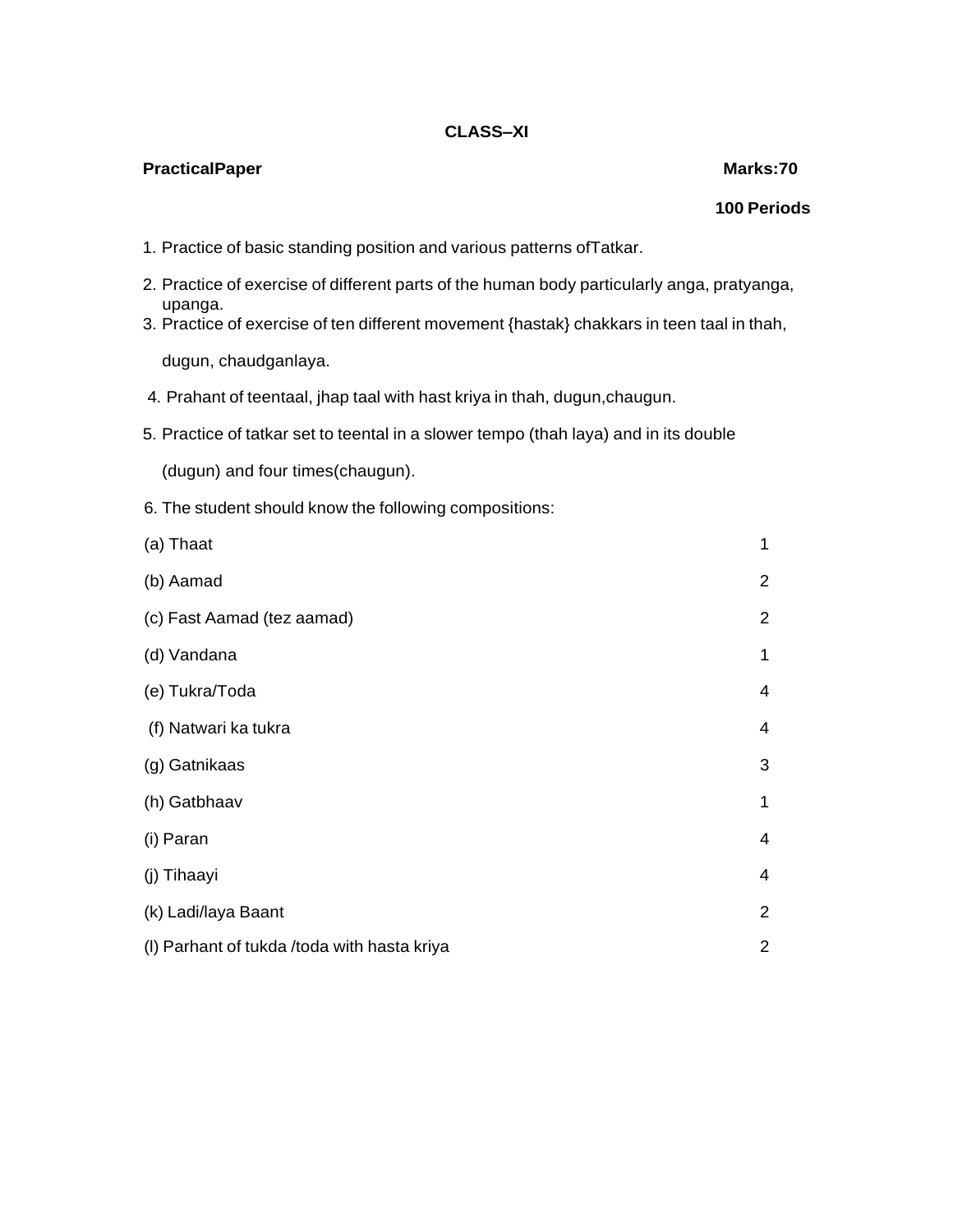# **(A) KATHAK DANCE (CODE NO. 056) CLASS–XII(2022-23)**

**Total Marks: 100 Theory Marks:30**

### **Time-2 Hours**

- 1. A brief history with other classical dance styles ofIndia.
- 2. Basic understanding of the term ABHINAYA and definition of its four aspects: angika, vachika, aharya,satvika.
- 3. Aquitance of the three gharanas of kathak dance (Lucknow, Jaipur,Banaras)
- 4. Rasa: definition and explanation of ninerasas.
- 5. Knowledge of the following terms: (short note) sangeet, tal, laya, angahara, bhramari, lokadharmi, natyadharmi, rasa andbhava.
- 6. Knowledge of the technical terminology of the danceform.
	- a) Definition of the following:
		- i) Vandana
		- ii) Tihaayi
		- iii) Aamad
		- iv) Toda/Tukraa
		- v) Paran
		- vi) Chakardar Toda /Tukraa andParan
		- vii) Gatnikas
		- viii) Gatbhaav
	- b) Knowledge of Theka of Dadra, Kaharwa,Roopak.
	- c) Definition of Tali, Khali, Sam, Tihaayi.
	- d) Ability to notate a Tukraa/Toda andParan.
- 7. Acquaintance with the traditional costumes and makeup.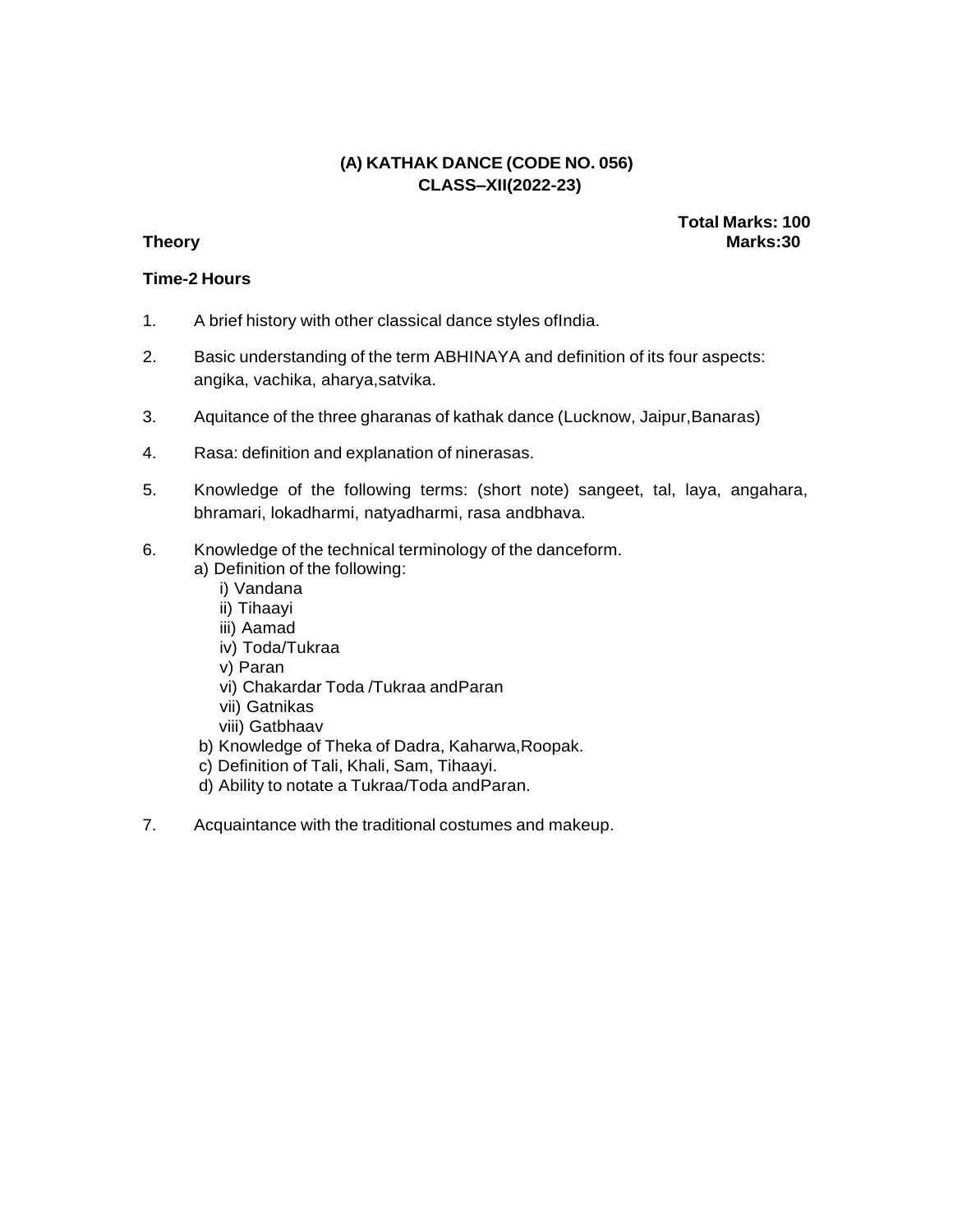# **Practical Marks:70**

# **30 Periods**

- 1. Practice of the tatkar set to teen taal and jhap taal in slower tempo, in its double (dugun) and four times (chougun)tempos.
- 2. Student should know all the techniques and compositions of thefollowing:

| (i) Vandanaa                                    | 1 |
|-------------------------------------------------|---|
| (ii) Thaat                                      | 1 |
| (iii) Aamad                                     | 2 |
| (iv) Fast aamad                                 | 2 |
| (v) Tukda, Toda                                 | 1 |
| (vi) Tihaayi                                    | 4 |
| (vii) Gatnikas                                  | 3 |
| (viii) Gatbhav                                  | 1 |
| (ix) Parhant of tukra/todaa, with hasta- kriyaa | 1 |

**NOTE:** The students should be taught some of these in jhap taal and dhamar tal.

- 3. Ability to improvise in nritta andabhinaya.
- 4. Parhant (recitation of bols) to the basic theka of all compositionslearnt.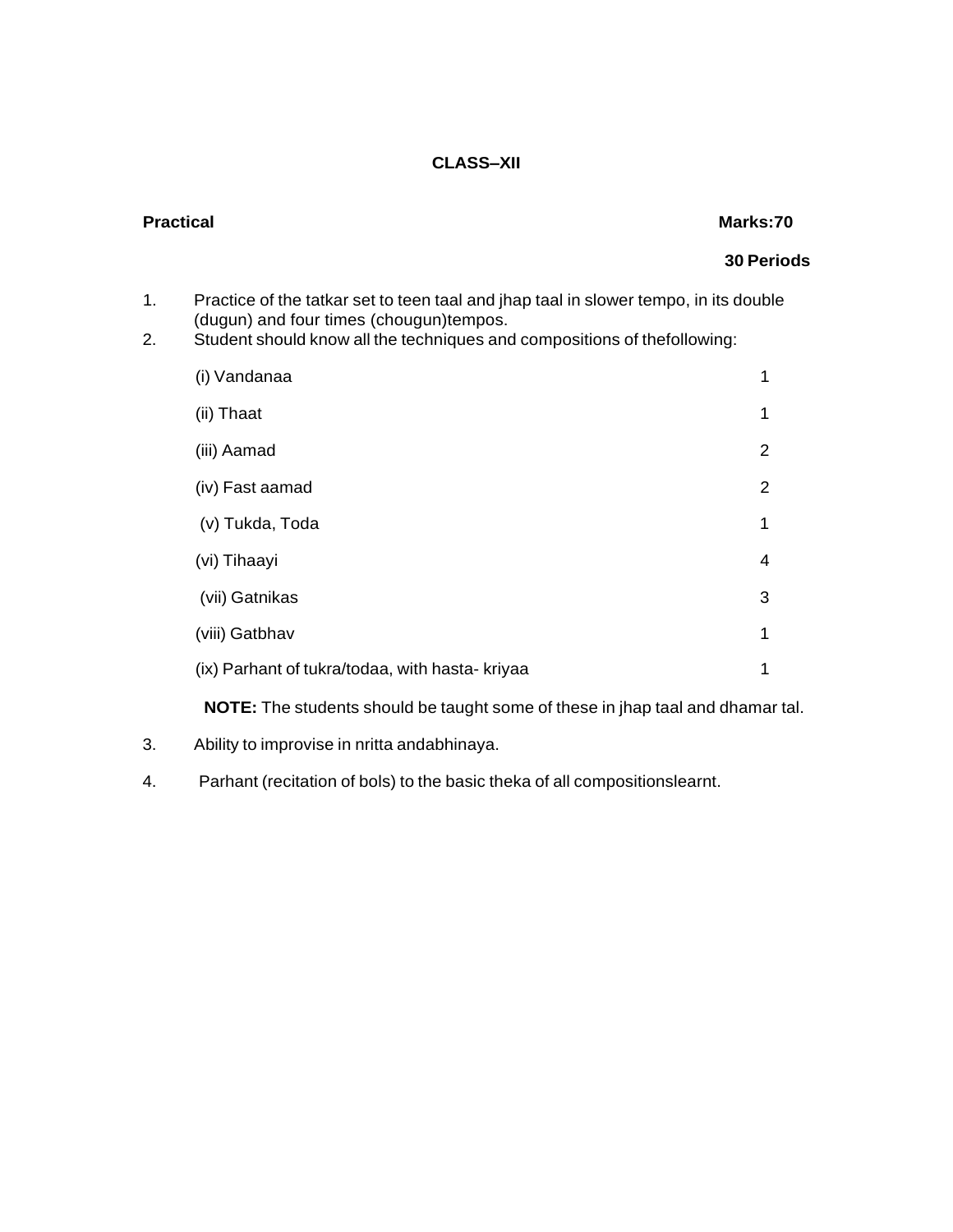# **DANCE (KATHAK)**

### **PRACTICAL GUIDELINES TO THE EXAMINERS FOR EVALUATION OF KATHAK PRACTICALS CLASS–XII**

**Practical Marks:70**

**Time: At the discretion of the examiner.**

### **General Instructions:**

# **There are four important aspects of Kathak which need careful assessment. They are:**

- (a) Angashudhi, which means that movements of limbs and torso should not only be gracefulandaestheticbutalsoinaccordancewiththestyleoftheKathakdance.
- (b) Laya, i.e., the steadiness of tempo and command over rhythmic structure in any passage ofdance.
- (c) Bhaav-Paksh, i.e., the capability to express through mime in which face plays a dominantrole.
- (d) Tatkaar, i.e., neatness in executing complicatedfootwork.

### **Distribution of marks and other instructions**

### **The total marks of 70 may be divided as indicated below:**

- 1. For the Angashuddhi 20 marks may be allotted, for laya and Bhaav-paksh each may be allotted 15 marks, and footwork (Tatkaar) 10 marks. The remaining 10 marks may be equally divided for repertoire andParhant.
- 2. Each examinee should perform for about 15 minutes and in all the three layas, i.e., vilambit, madhya and drut. In Vilambit Laya he/she may perform Thaat, Aamed, Ganesh Paran, fast Aamad, Tihai and Tatkaar; in Madhya Laya; Tukra/Todaa, Paran, Abhinaya of a Thumri/Bhajan; and in Drut Laya; Gatnikaas andGat-Bhaav.
- 3. As said above five marks may be allotted for the richness of the repertoire. The examinee is required to perform atleast one item from each of the intraforms mentioned in the syllabus, i.e., Vandanaa, Ganesh Paran, Thaat, Aamad, fast Aamad, Parmelu, Tihaayi, Gat-nikaas andGat-bhaav.
- 4. The examinee should be asked to do the Parhant of a tukraa/toraa and then performitonThekaa.WhiledoingParhanthe/sheshouldalsoindicatethetaal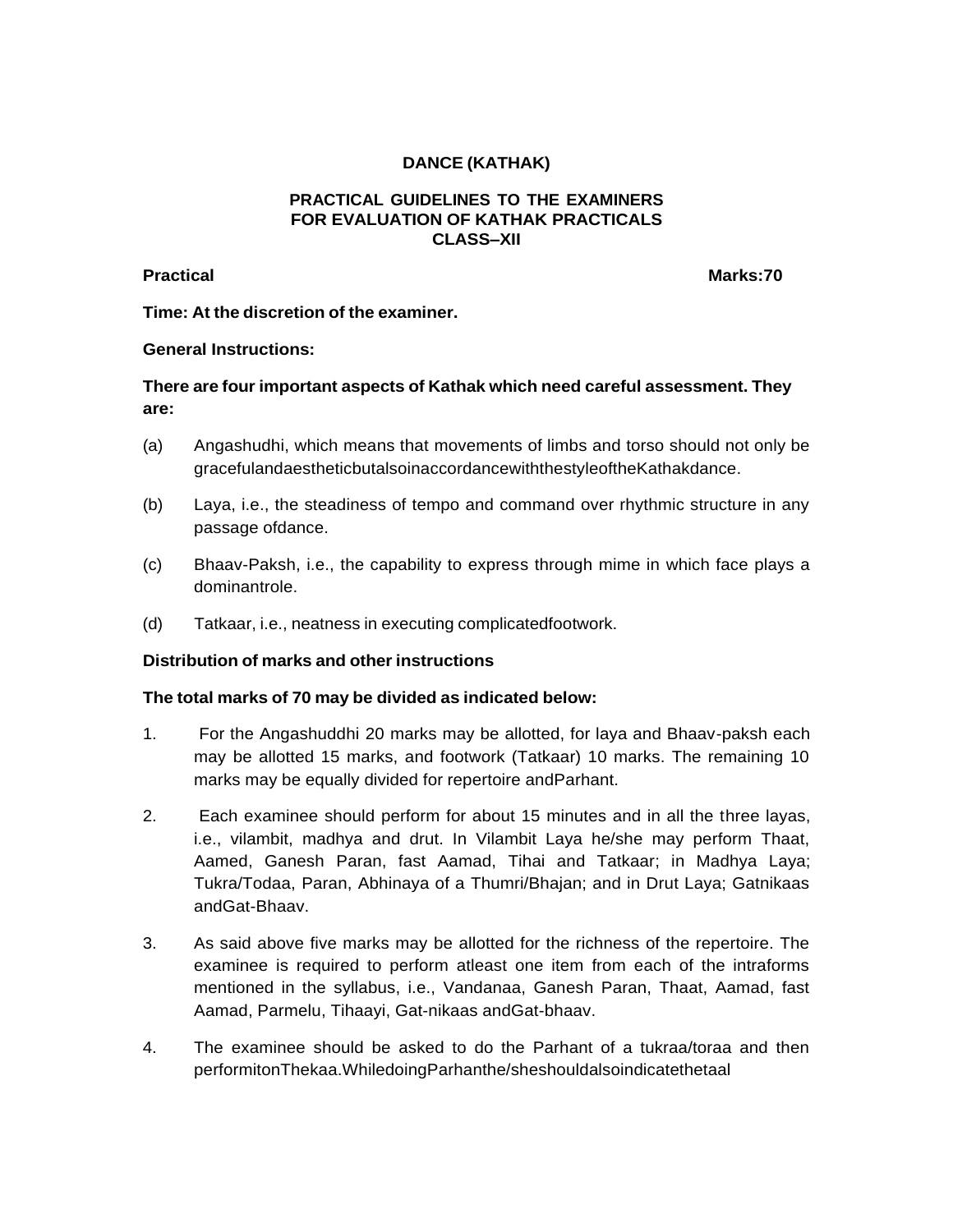by doing hasta-kriyaa. This will give the idea of his/her command over the taal. As indicated above five marks may be allotted for the manner in which Parhant is done.

- 5. TheexamineemaybeaskedtoplaythethekaaofTeentaalorJhaptalonTable.
- 6. The examinee may be asked to abhinaya on a line or two from any thumri or bhajan and elaborate it with sanchaaripassages.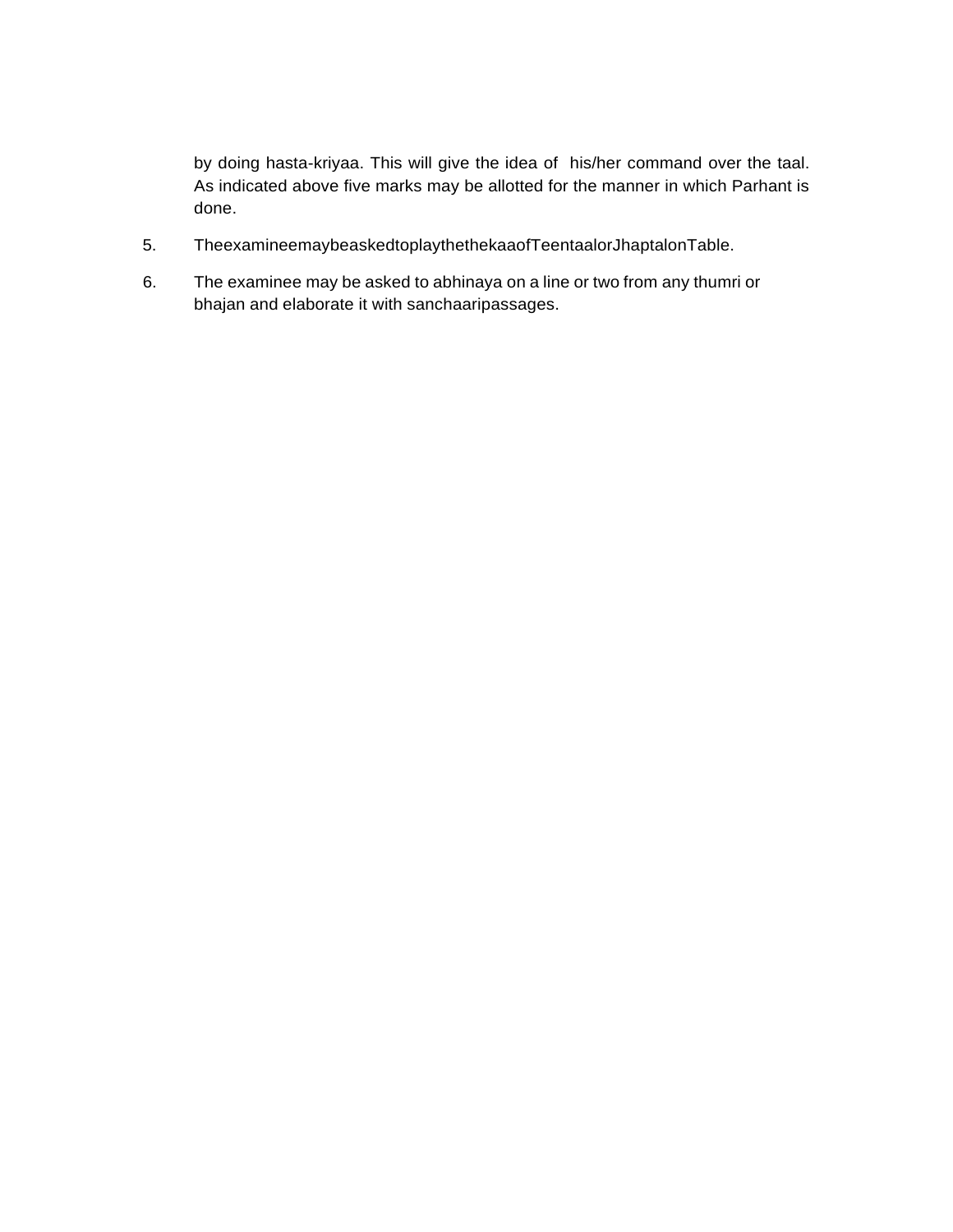# **(B) BHARATANATYAM DANCE (CODE NO.057) CLASS–XI (2022-23)**

### **Time-2 Hours**

# **Total Marks: 100 Theory Marks:30**

- 1. A brief history of IndianDance.
- 2. Acquaintance with the themes of RAMAYANA-names of all Kandas, (Sita swayamvaram, Rama vanagamanam, Surpanakha prasangam, Sita haranam, Choodamani pradanam).BHAGAVATA PURANA - names of all Skandas (Sadhana Skanda Dashavatar, Purushartha Skanda - Daksha, Dhruva, Sthiti Skanda - The story of Manu and the description of the world, Vasan Skanda - Prahlada and Nirodha Skanda - Birth and life of Krishna). GITA GOVINDA - (Samoda Damodaram - Lalita lavangalata, Haririha, Aklesha Keshava - Rase harim iha, Mugdha Madhusudana - hari hari hatadarataya Vilakshya Lakshmipatih - yahi madhava Chatura Chaturbhuja - priye charushile: Sanjeevani ashtapadi). Acquaintance with other myths and legends pertinent to the Dance form, The Cosmic dance of Siva and significance of Nataraja, The story of Mahishasura Mardini, The legend ofGanesha.
- 3. A history of Bharatanatyam: Mythological reference from the Natyotpatti in the Abhinaya Darpanam, evolution of the different schools of Bharatanatyam - Tanjavur, Pandanallur and Vazhuvur, contribution of the Tanjore quartet and the present repertoire structure of the danceform.
- 4. Acquaintance with its repertoire and literary contents: Definition of the musical terms used in dancePushpanjali, Mallari, Kautuvam, Alaripu, Jatiswaram, Shabdam, Varnam, Keertanam, Padam, Ashtapadi, Javali and Thillana.
- 5. Distinctive aspects of Bharatanatyam: Costume and jewelry, Language and music style, Technical aspects of performance, Basicposture.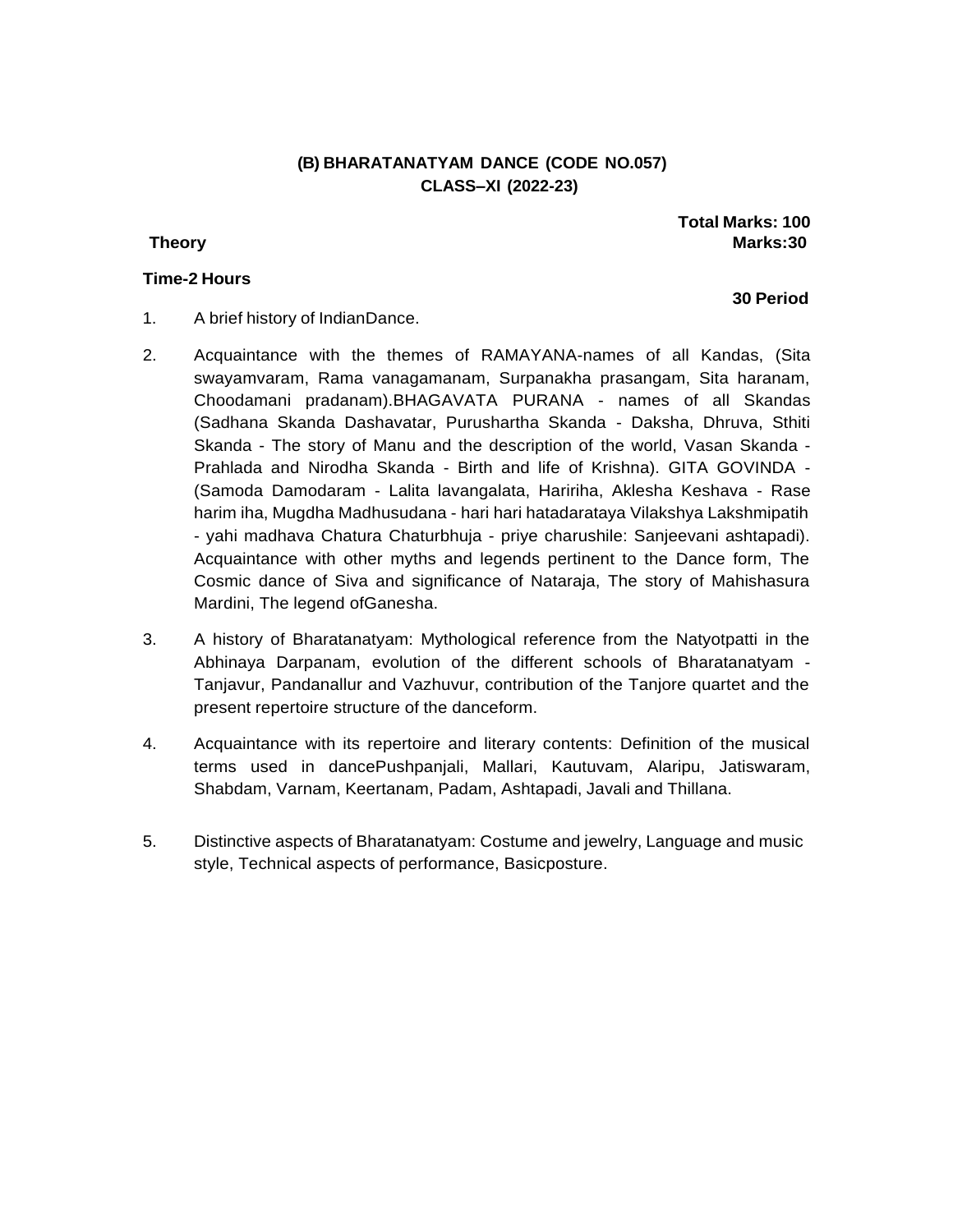# **CLASS–XI (PRACTICAL)**

### Practical **Marks:70**

### **100 Periods**

- 1. Practice of basic standing and sitting positions: Pada and mandalabhedas.
- 2. Practice of stretching, rotation and flexing of different parts of the body-head, neck, shoulders, arms, waist, hips, knees, ankles,feet.
- 3. Practice of different movement of the head, eyes and neck: Shiro, Drishti and Greevabheda.
- 4. Adavus in Trikala:

| (i) Tattu adavus                                                                 | 8              |
|----------------------------------------------------------------------------------|----------------|
| (ii) Nattu adavus                                                                | 8              |
| (iii) Ta tei tei ta adavus                                                       | 4              |
| (iv) Kudittu mettu adavus                                                        | 4              |
| (v) Tei ya teiyi standing adavus                                                 | 2              |
| (vi) Tat tei ta ha adavus                                                        | 4              |
| (vii) Tat tei Tarn adavus                                                        | 4              |
| (viii) Kattu adavu and allied utplavanaadavus                                    | 4              |
| (ix) Tadhinginatom                                                               |                |
| (x) Kitatakatarikitatom                                                          |                |
| (xi) Mandiadavu                                                                  | $\overline{2}$ |
| (xii) Sarukkai adavu                                                             | 2              |
| (xiii) Simple Korvais (knitting together of adavus in sequence with an aradhi or |                |

finish) in Adi talam for 1-2avartana

(xiv) Simple forward and backward gaits in Tisra and Chatusra (count of 3 and4)

(xv) Alarippu-Tisra EkaTalam

(xvi) Tala-Adi talam and Rupaka talam with hastakriya and ability to repeat the adavu syllabi in Trikala in the appropriatetalam.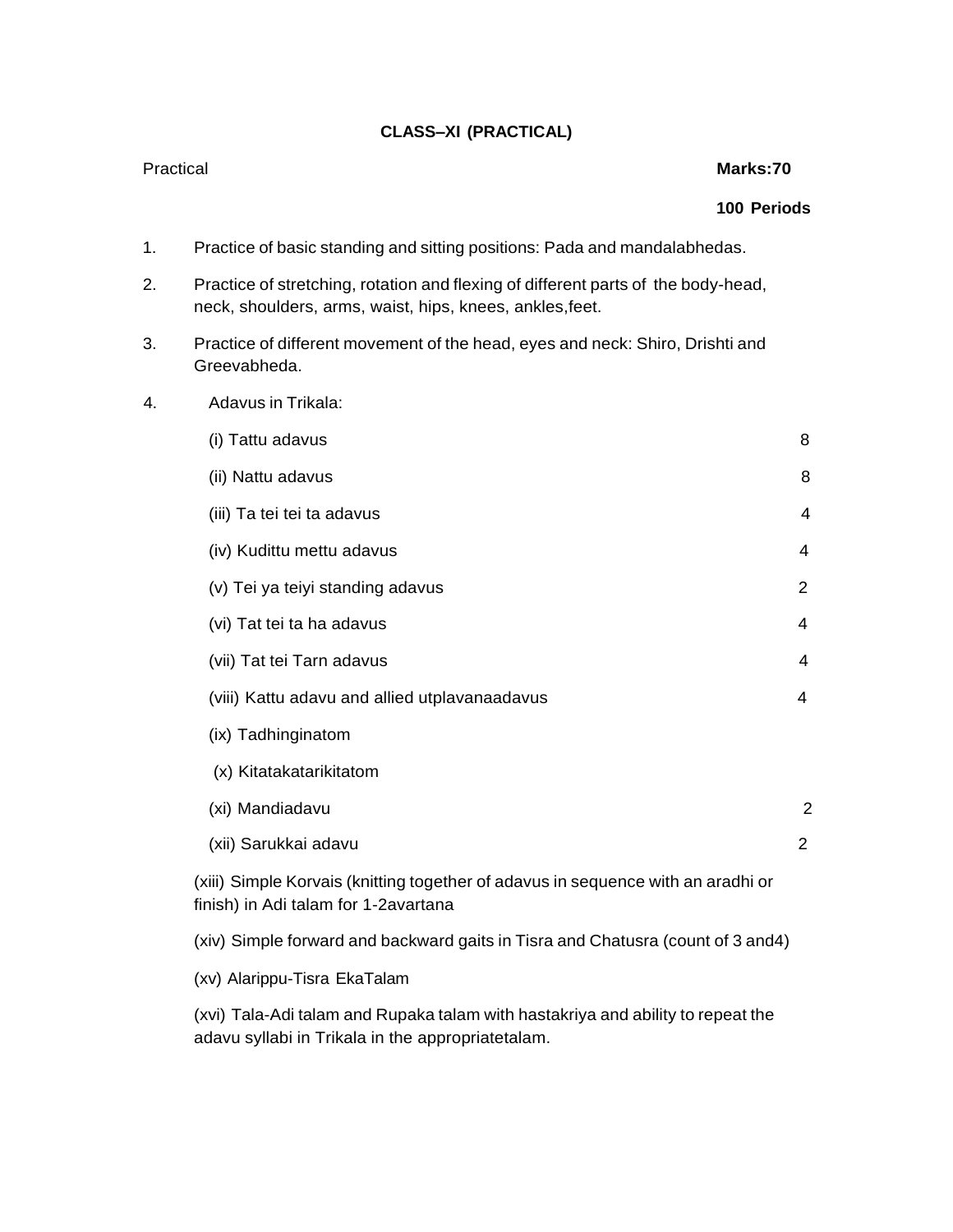# **(C) BHARATNATYAM DANCE (CODE NO.057) CLASS–XII (2022-23)**

**Total Marks: 100 Theory Marks:30**

# **Time-2 Hours**

- 1. Acquaintance with life history of the chief exponents and contributors of the past of the Dance form. (Rukmini Devi Arundale, Balasraswati, Meenakshi Sundaram Pillai, Tanjorequartette)
- 2. Acquaintance with the contents of the Abhinaya Darpana. (The chapters and the aspects of dance dealt withinthem).
- 3. Knowledge of the followingterms:

(i) Nritta, Nritya, Natya (Sanskrit slokas from the Abinaya Darpana and basic definition) Tandava (7 tandavas with detailed stories) Lasya, Lokadharmi, Natyadharmi (Definitions withexample)

(ii) Sthana, Chari, Mandala, Bharmari, Utplavana (Slokas and meaning from AbinayaDarpana)

(iii) Abhinaya (Angika, Vachika, Satvika, Aharya-slokas from the Abinaya Darpana along with the meaning)

- (iv)Sangeeta, Tala, Laya (Definition of the term, seven talams, threelayams)
- (v) Rasa (names of the nine rasas and their Englishmeanings)
- 4. Knowledge of the technical terminology of the particular Dance form (any one to be studied in accordance with the Dance styleoffered)-

(a) Definitions of the following: araimandi, muzhumandi, kuttanam, korvai, karvai, adavu, shollu, aradhi, theerumanam, jati, jaati, gati, avartana, yati, taalanga, thattukazhi, nattuvangam,arangetram)

5. Acquaintance with the traditional costumes, make up of the Dance styleopted.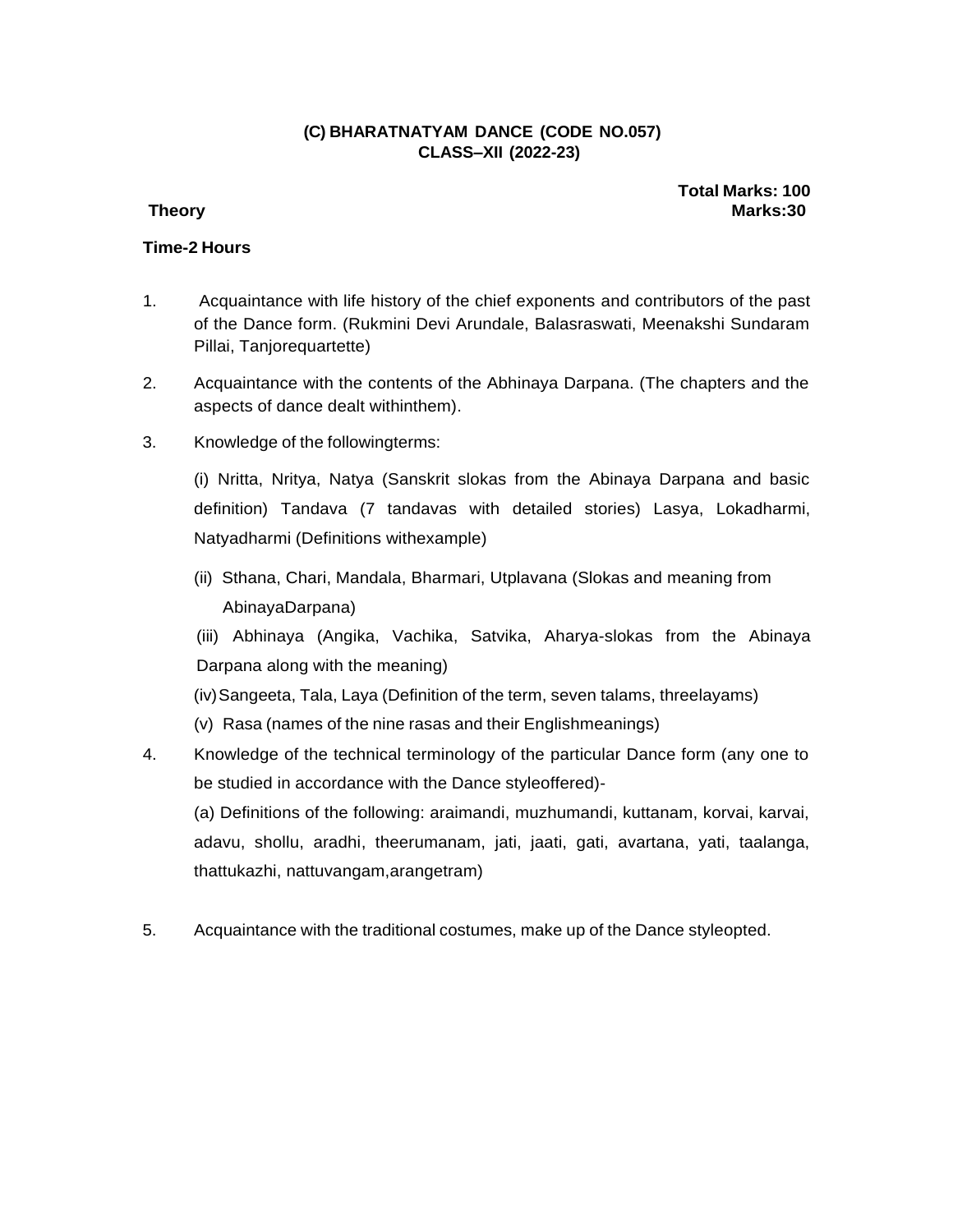### **Practical Marks: 30**

- 1. Revision of all the adavus in classXI
- 2. Jatiswaram in Rupakataal
- 3. Padam on Krishna or Keertanam onShiva/Krishna/Vinayaka/Rama
- 4. Tillana in Adi taalam
- 5. Ability to repeat the adavu\* syllables in Rupaka and Triputa Talas, knowledge of the Sapta talas with hasta kriya (taalanga andsign)
- 6. Hasta-Viniyoga of 14 Asamyuta (upto Chandrakala hasta) and 12 Samyuta, Hastas (Upto Chakra hasta) and all, Deva Hastas (all AbhinayaDarpanam).
- 7. Knowledge of the Pada, Bhedas, Mandalas, Bhramaris and Utpalvanas occurring in the items learnt (AbhinayaDarpanam).
- 8. Basic knowledge of Carnatic Music-format of the raga system-the 72 melakarta ragams and the music of the itemslearnt.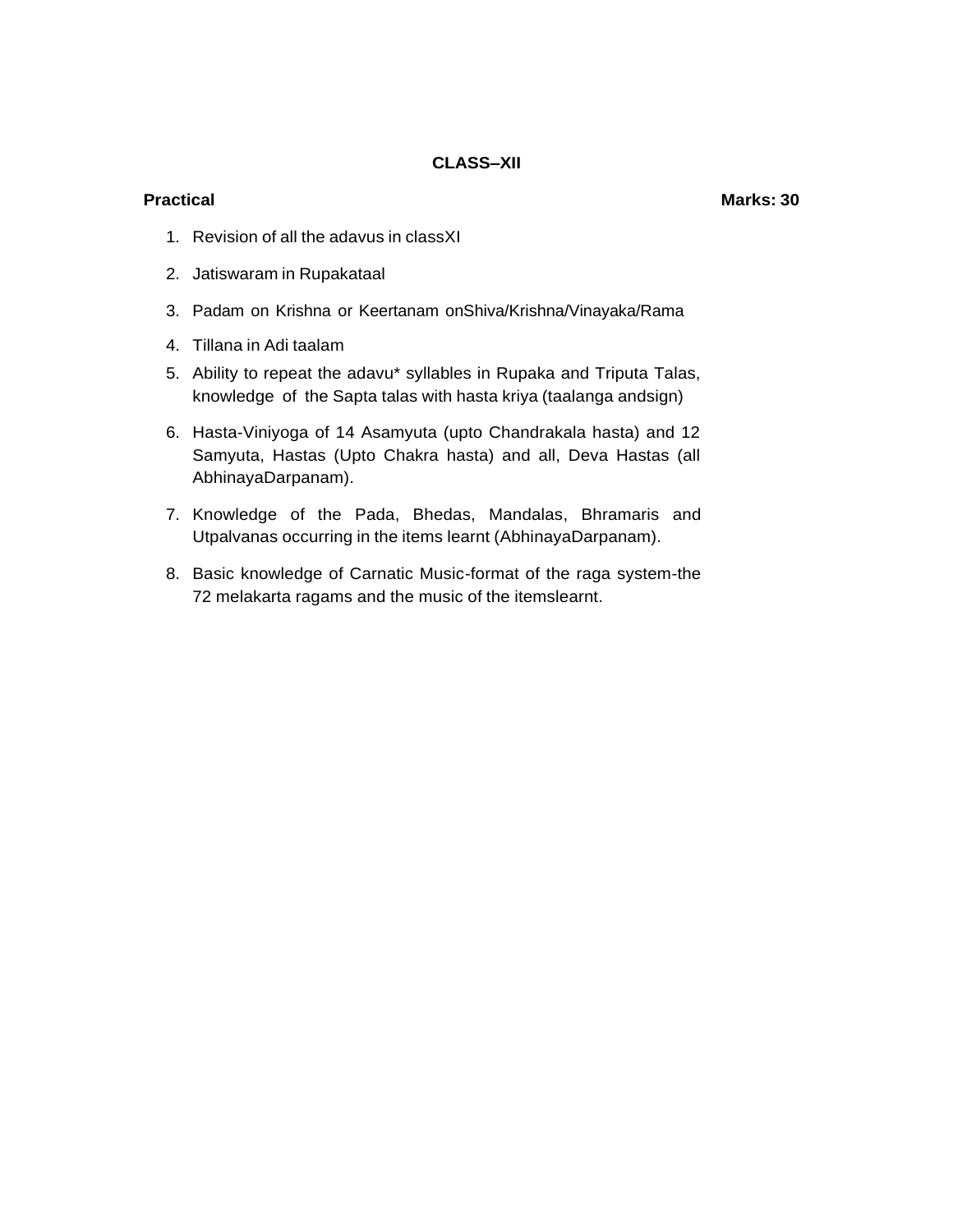# **(C)KUCHIPUDI DANCE (CODE NO. 058) CLASS–**

# **XI (2022-23)**

**Total Marks: 100 Theory Marks:30**

# **Time-2 Hours**

1. A history of the KuchipudiDance.<br>2. Distinctive features of Kuchipudi-

- Distinctive features of Kuchipudi- Structure andFormat.
- 3. Repertoire and literary content ofKuchipudi.

### **CLASS–XI**

# **Practical Marks:70**

**100 Periods**

- 1. Practice of basic standing, sittingpositions.
- 2. Practice of exercise of different parts of the human body particularly head, neck, shoulders, arms, chest, waist, hips, thighs, knees, shanks, ankles,feet.
- 3. Practice of different movements of the eyes, hands andface.
- 4. Practice of the following adugus inTrikala:
	- (i) Mandikoppu
	- (ii) VontiAdugu
	- (iii) VenukaNaatu
	- (iv) PrakkaNaatu
	- (v) KetteraNaatu
	- (vi) ChuttuNaatu
	- (vii) Prakka KuppiNaatu
- 5. Teermanams in five Jaatis Note: Ability to recite Teermanam withTala.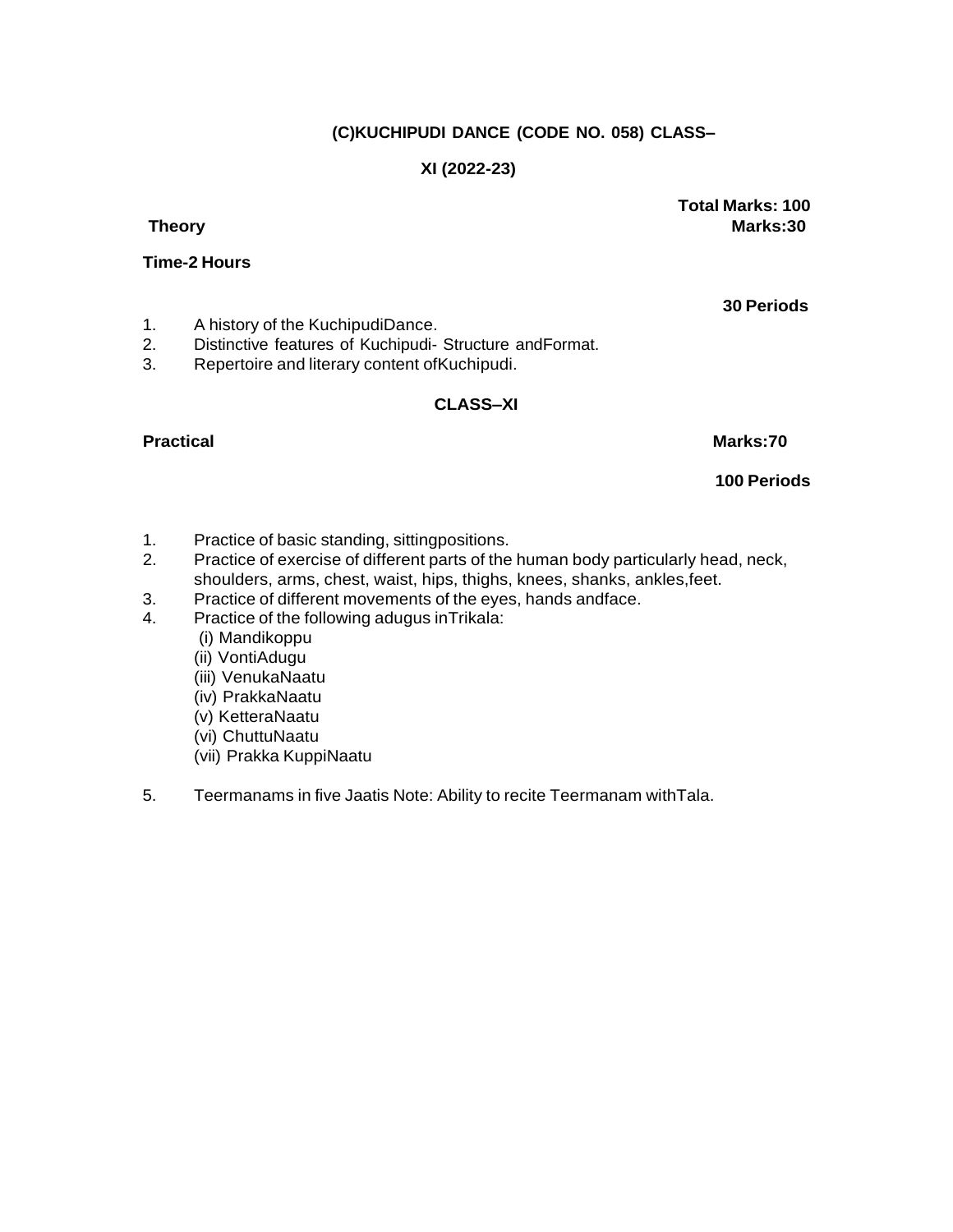# **(C) KUCHIPUDI DANCE (CODE NO. 058) CLASS–XII(2022-23)**

**Total Marks: 100 Theory Marks:30**

# **Time-2 Hours**

- 1. A brief history and acquaintance with some traditional dance forms of the region, other than the one offered forstudy.
- 2. Acquaintance with life history of the chief exponents of the dance form, past and present.
- 3. Knowledge of the followingterms:
	- (i) Nritta, Nritya, Natya, Tandava, Lasya, Lokadharmi,Natyadharmi
	- (ii) Chaturvidha Abhinaya (Angika, Vachika, Satyika, Aharya) with special reference to Mukhaja Abhinaya.
	- (iii) Sanchari Bhava, Sattvika Bhava
- 4. Types of compositions and formats used in Kuchipudi Definitions of thefollowing:
	- (a) Rangapuja, Shabdam,Ashthapadi, Kalaapam, (Bhaama Kalaapam, GollaKalaapam).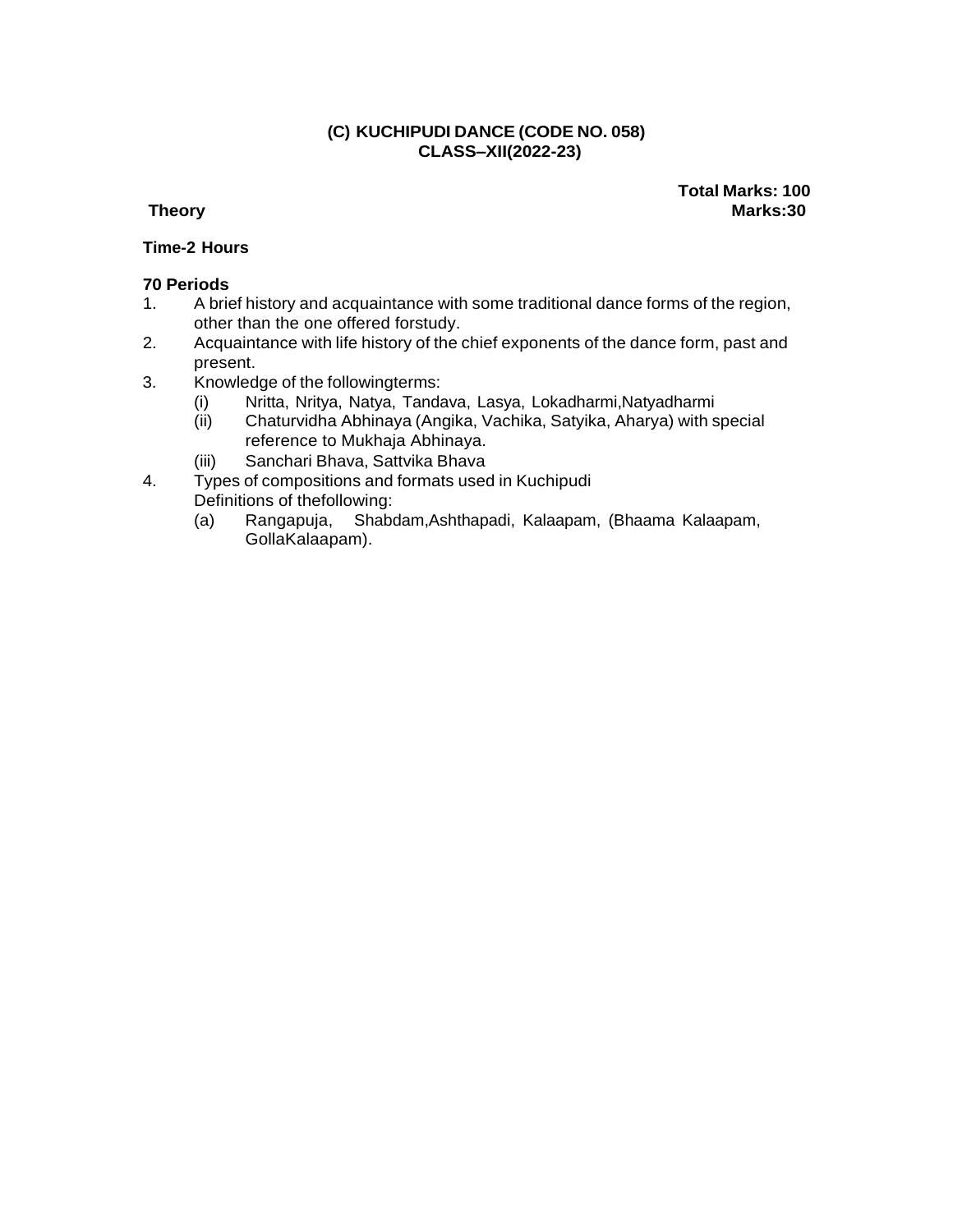### **Practical Marks:70**

- 1. One Sabdam preferably from Dashavatara or Prahlada Pattabhishekha, Shabdam.
- 2. One Swarapallavi, one padam.
- 3. One Kshetrayya padam, oneAsthapadi
- 4. One Tarangam. 5. An extract from BhaamaKalaapam.
- 6. 1. Recitation of an Aditala Jathi along withTeermanam.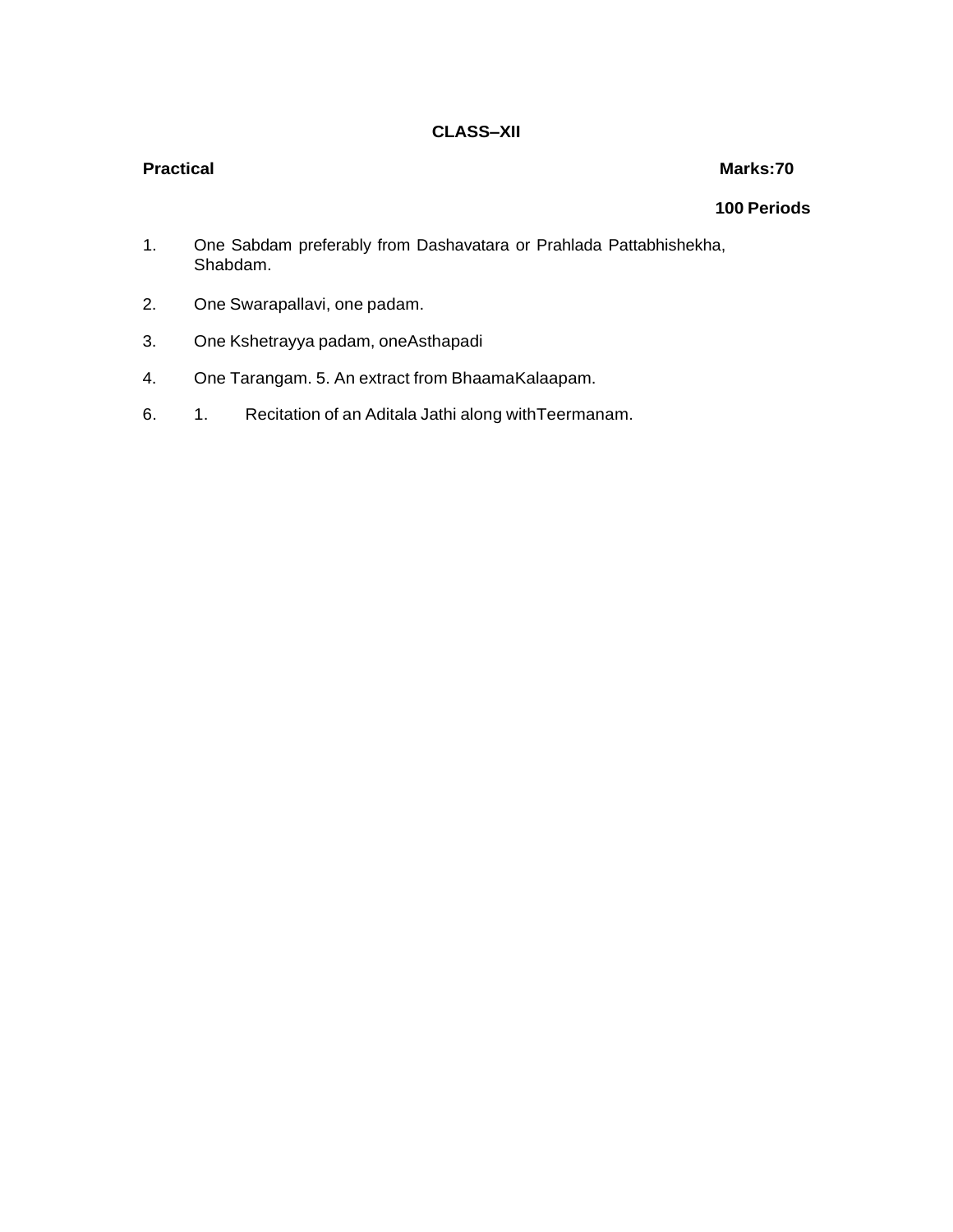# **(D) ODISSI DANCE (CODE NO. 059) CLASS–XI(2022-23)**

### **Time-2 Hours**

**Total Marks: 100 Theory Marks:30**

- 1. A brief history of Indiandance.
- 2. Short notes on myths related to: Kaliya Daman, Dashavatar, Vastra haran, the concept of Nataraja, Draupadi Cheer haran, Neuni Chura (MakhanChor).
- 3. Definition of theterms:
	- a) Nritta, Nritya andNatya
	- b) Matra, Laya, Taal, Avartana, Vibhaga(Anga)
	- c) Tandava andLasya
	- d) Natyadharmi andLokdharmi
	- e) Devadasi andMahari
- 4. Brief explanation of the five segments of the basic repertoire ofOdissi:
	- a) Mangalacharan,
	- b) Batu orSthayi,
	- c) Pallavi,
	- d) Abhinaya,
	- e) Moksha/ or any TandavDance,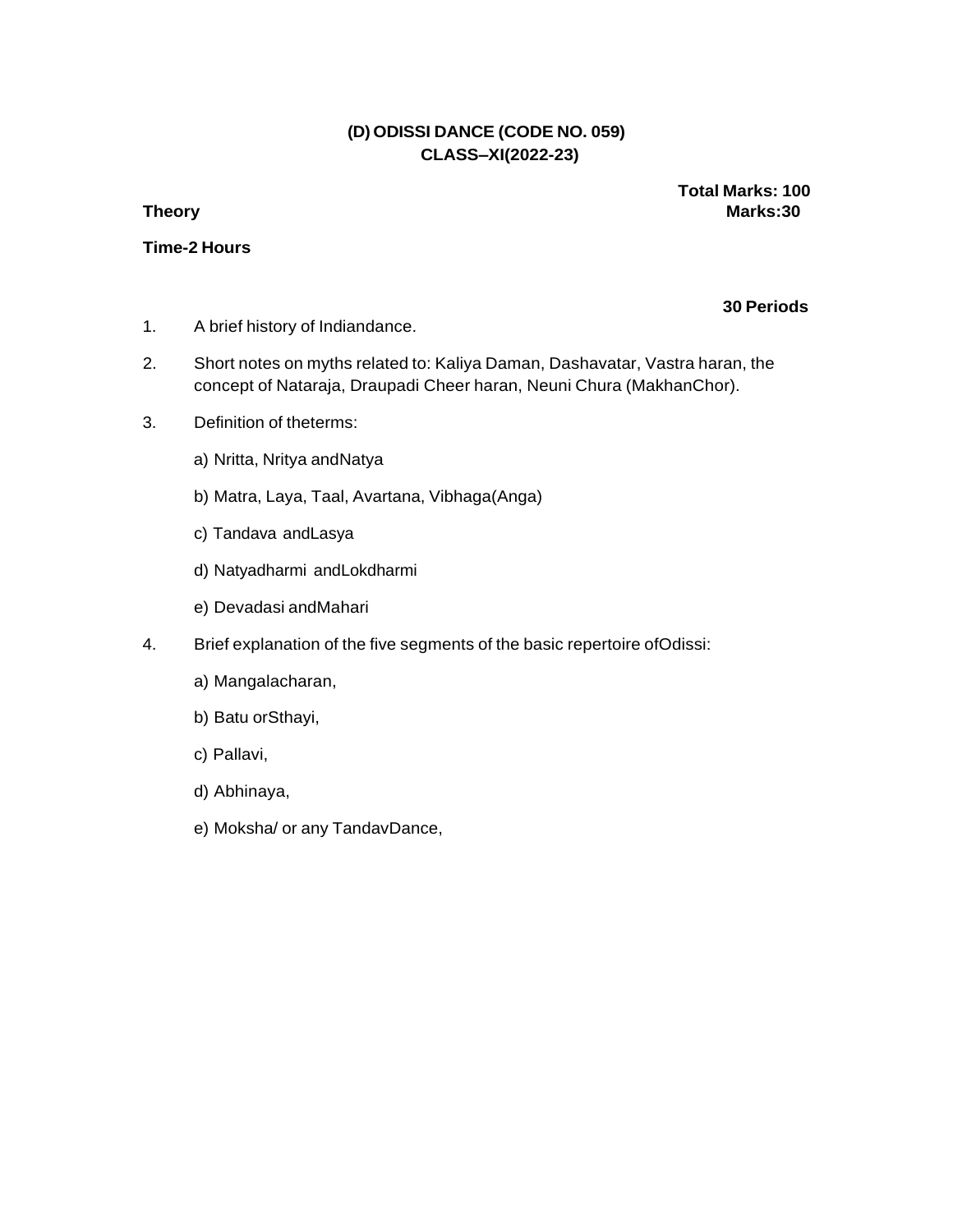# **Practical Marks:70**

- 1. Ability to demonstrate the elementary steps: Ten steps each in Chauk and Tribhanga position set to Ektali in three speeds ofEkgun, Dugun and Chaugun.
- 2. Learning of one Arasas in chaturasra Jaati is abilty to recite the Sthayi Ukuta of the Arasa by showing the matras by hands.
- 3. Learning ofMangalacharan:
	- a) Demonstration of theitem
	- b) Recitation with hands of the ukutas of theitem
	- c) Naming the raga and tala the item is composedto
	- d) Identification of the hastasused
	- e) Identification and demonstration of the various components of theitem: \*Mancha Pravesha,
		- \* Pushpanjali
		- \* BhumiPranam
		- \* IshtaDeva
		- \* Vandana and Trikhandi/SabhaPranam
	- f) Explanation/meaning of the slôka in the Ishta DevaVandanaa
- 4. Asamyuta Mudra from the AbhinayaDarpana.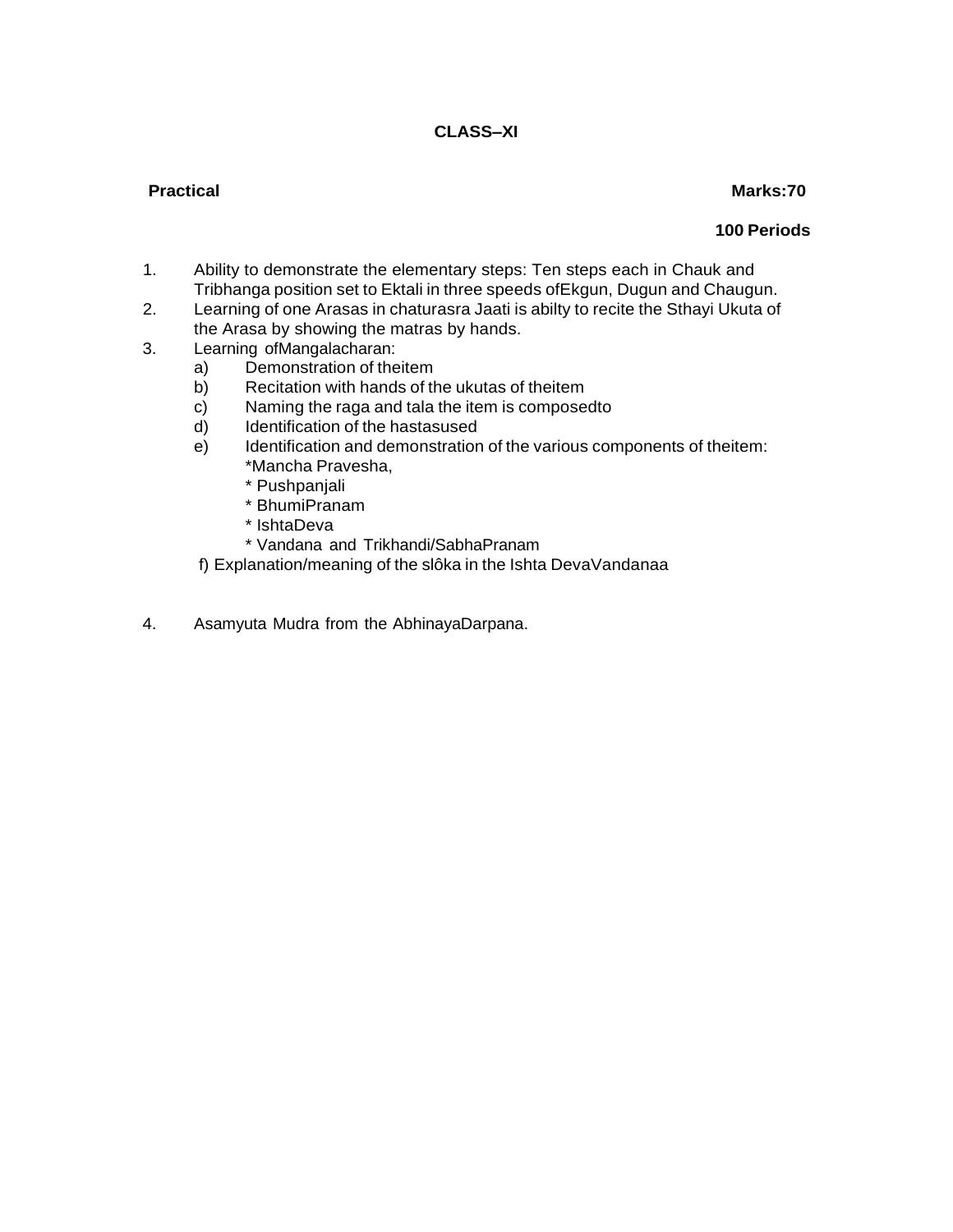# **(D) ODISSI DANCE (CODE NO. 059) CLASS–XII(2022-23)**

### **Time-2 Hours**

**Total Marks: 100 Theory Marks:30**

- 1. Elementary knowledge about the three styles of Chhau: Mayurbhanj, Seraikella andPurulia.
- 2. Brief notes on the lives and contribution of the three Gurus: Guru Pankaj Charan Das, Guru Kelucharan Mohapatra and Guru Deba PrasadDas.
- 3. Elementary introduction to the texts; Natya Shastra, Abhinaya Darpana, and Abhinaya Chandrika: a) Identification of the author (approximate date) b) Basic overview of the broad areas covered in the context of each text. c) Myths regarding the origin of dance according to eachtext.
- 4. Basic understanding of the term ABHINAYA and definition of its four aspects: angika, vachika, aharya andsattvik.
- 5. Rasa: Definition and short explanation of the ninerasas.
- 6. Short noteson:
	- a) The Aharya ofOdissi.
	- b) The music accompaniment ofOdissi.
- 7. Brief explnation of the following terms: (Unit IV ClassXI)
	- a) Nritta, Nritya andNatya
	- b) Matra, Laya, Taal, Avartana, Vibhaga(Anga)
	- c) Tandava and Lasya d) Natyadharmi andLokdharmi
- 8. Write some names of Folk Dances ofOdisha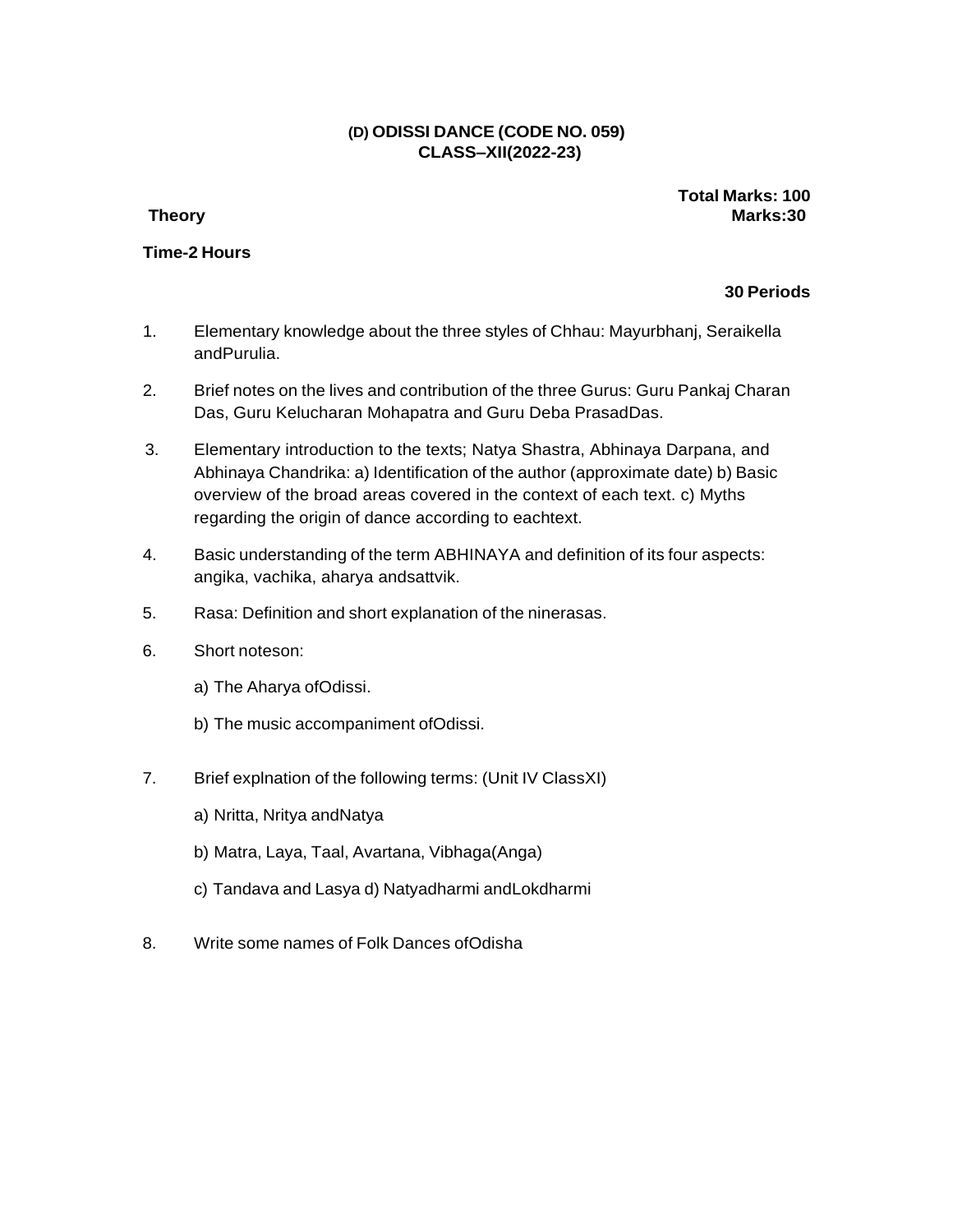# **Practical Marks:70**

- 1. Learning and practice of onePallavi: a) Definition of the term Pallavi. b) Demonstration of theitem. c) Recitation of the ukutas of the item withhands.
	- d) Identification of the Raga, Taal and the Choreographer of theitem.
	- e) Identification of the hastas and the bhangis used in theitem.
- 2. Ability to show different Paad bhedas andbramaris.
- 3. Practice of Patak Hasta Mudra Viniyog acc to AbhinayaDarpan.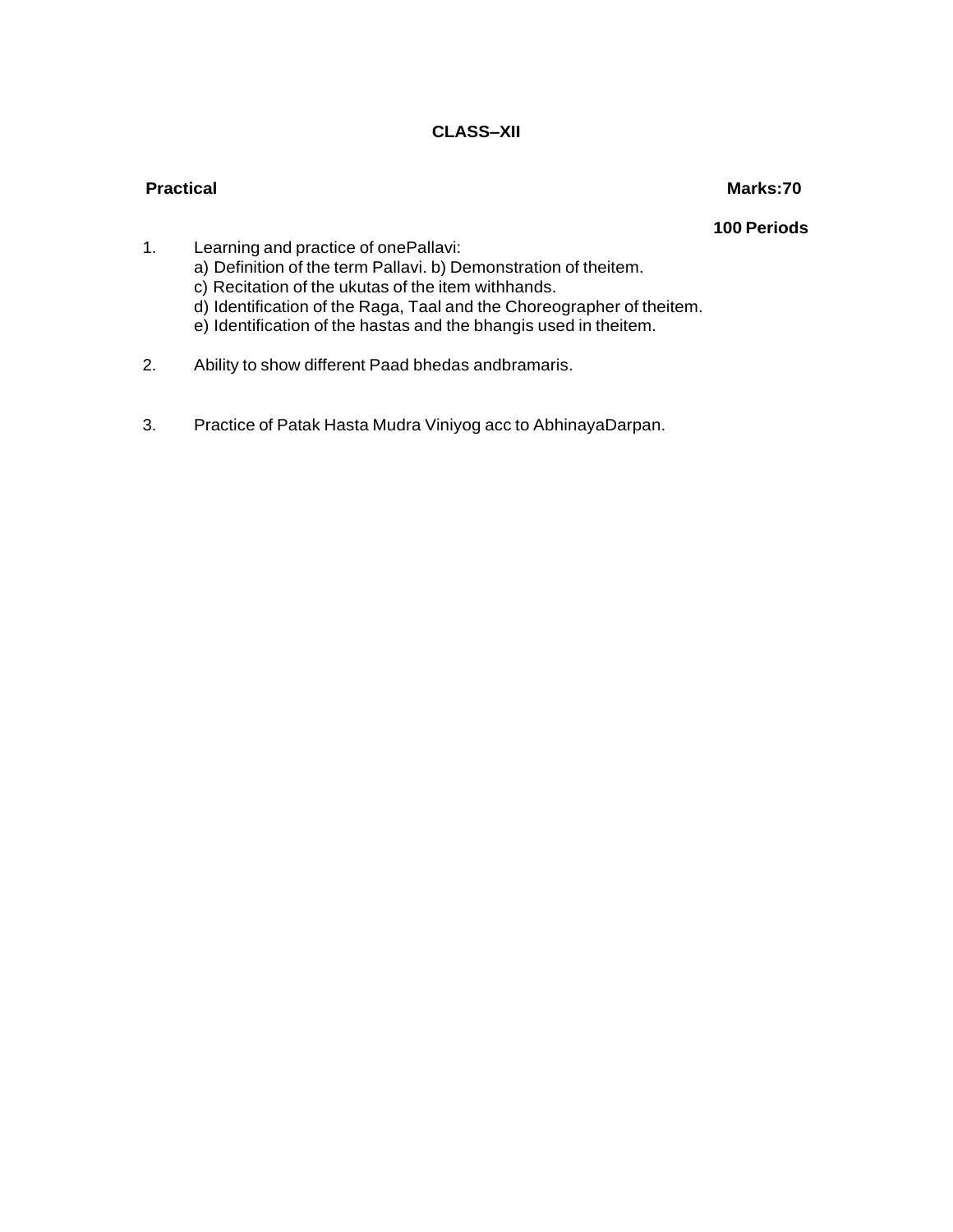# **(E) MANIPURI DANCE (CODE No. 060) CLASS–XI(2022-23)**

### **Time-2 Hours**

**Total Marks: 100 Theory Marks:30**

**30 Periods**

- 1. Brief history of Indian Dance and TraditionalDance/Drama.
- 2. Acquaintance with themes of thepuranas
	- From Ramayana: Lanka dahan by Hanuman, Seeta Haran,
	- \* From Shrimad Bhagavat:- Makhan Chori, Udukal Leela (when Yashoda ties up Krishna to the pounding block), KaliyaDaman.
	- \* From Gita Govinda:- Dashavatar, any suitablepoem.
	- \* From local legend: Nongpok Ningthou andPanthoibi
- 3. History of ManipuriDance
	- a) Prayer dances of early times beyond recorded history. Dance was always a necessary part of worship. LaiHaraoba.
	- b) Beginning of compositions based on Hindu Gods as people started worshipping Vishnu in 15thcentury.
	- c) Birth of Ras Leela and Sankirtana in 18th century during the reign of Maharaja Bhagyachandra leading to cultural chainreaction.
	- d) Birth of Goshtha Leela during the reign of MaharajaChandrakirti.
- 4. Acquaintance with its repertoire and literary contents. Edited versions of Ras leelas, Krishna Abhisar, Radha Abhisar. Krishna Nartan, Radha Nartan,,

Punglon Jagoi, - Dashavatar, Shreeta Kamala Kucha Mandala, Lalita Lavanga Lata, Chandana Charchita, Rajanijanitaguru, Pung Cholom and Kartal Cholom.

5. Distinctive aspects of Manipuridance.

The style is rich both in Lasya and Tandava modes.

\*Footwork in Manipuri.

\*Sarvanga Abhinaya.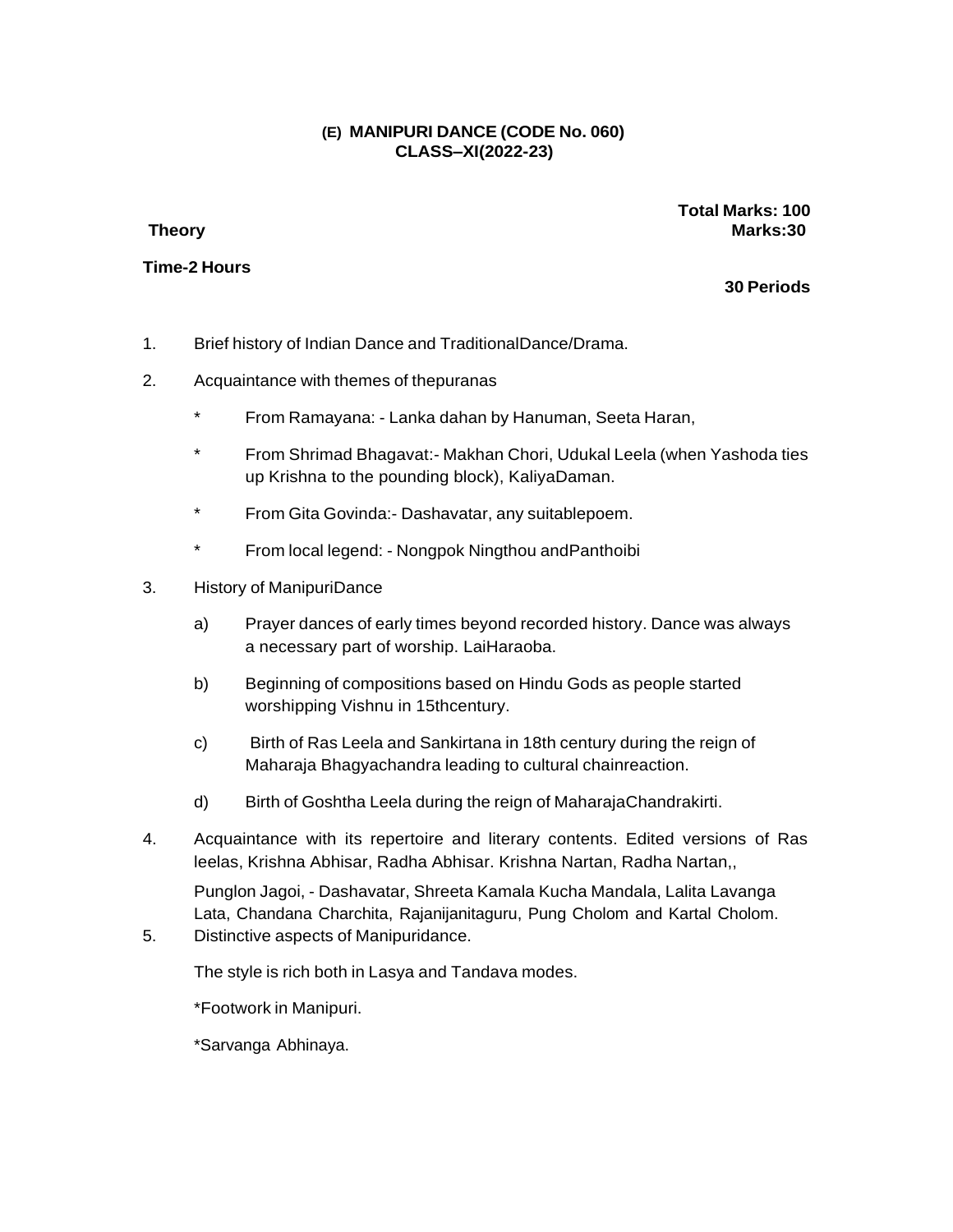### **Practical Marks:70**

- 1. Practice of basic postures movements and footwork in TanchapTala.
- 2. Practice of hand movements specially flexibility of wrists, Chali, Champra Okpi and KhujengLeibi.
- 3. Chali for both feminine and masculine, including ChaliAreibi.
- 4. Acquaintance with Matras and Talas of Manipur Pung in Talas Tanchap, Menkup,l.
- 5. Lai Haraoba both Lasya and Tandava (Khamba Thoibi). Thougal Jagoi, Maibi Jagoi – Lai Ikouba and LaichingJagoi.
- 6. Folk dances: Thabal Chongbi, Keetlam andChaplam.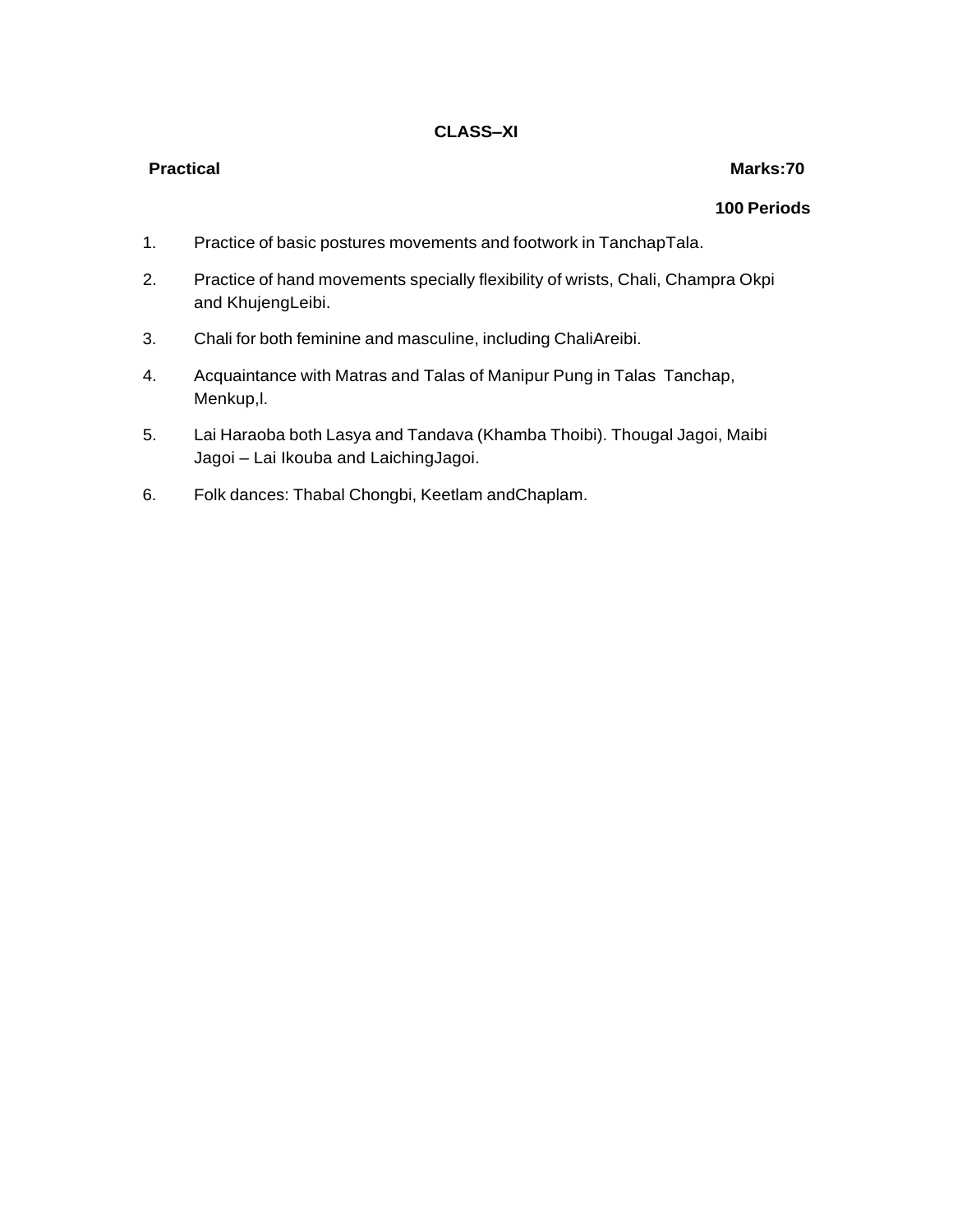# **(E) MANIPURI DANCE (CODE No. 060)**

# **CLASS–XII(2022-23)**

**Time-2 Hours**

**Total Marks: 100 Theory Marks:30**

- 1. Acquaintance with life history of chief exponents past and present of the dance form.
- 2. Acquaintance with the contents of AbhinayaDarpana.
- 3. Knowledge of the followingterms:
	- (a) Nritta, Nritya and Natya. Tandava, Lasya, Loka Dharmi, NatyaDharmi.
	- (b) Abhinaya: Angika, Vachika, Aharya andSatvika.
	- (c) Sangeet: TalaLaya.
	- (d) Rasa: Sthayi Bhava, SanchariBhava.
- 4. Knowledge of technical terms of thestyle:
	- (a) Chali, Bhangi, Longlei,Uplei
	- (b) Different kinds of Choloms: Kartal Cholom, Khubak Isei Cholom, Pung Cholom.
	- (c) Sankirtan. Different Talas, Rajmel, Menkup,Tanchap.
	- (d) Different kinds ofRaas.
- 5. Acquaintance with the traditional costumes, make up for the dancestyle offered.
	- (a) Potloi and its different components for Radha andGopis
	- (b) Krishna'scostume.
	- (c) Typical traditional make up for Manipuri classical dances with emphasis on Vaishnava Tilak.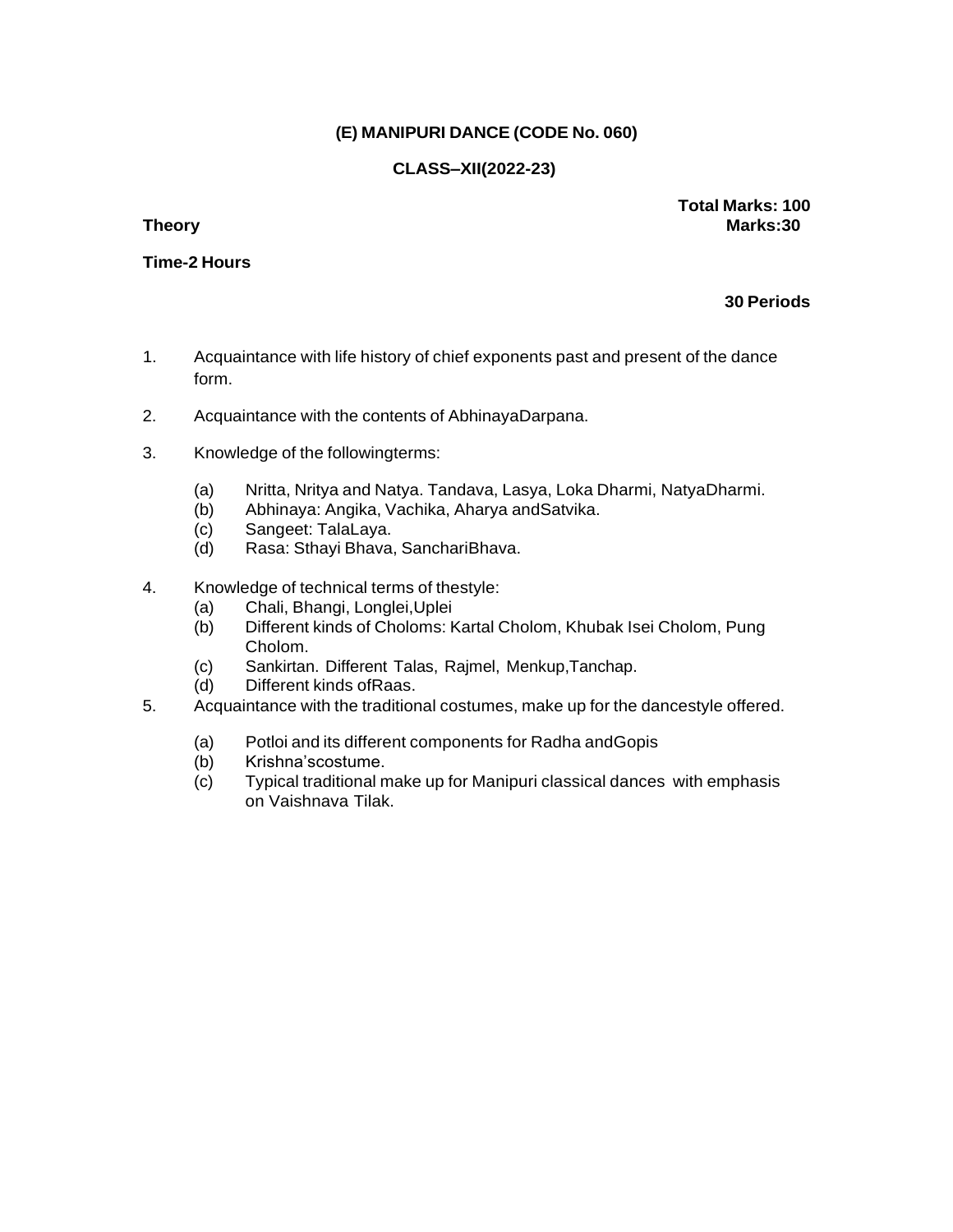# **Practical Marks:70**

### **100 Periods**

- 1. Basic stance and movements of both Pung and Kartal Choloms (whichever is applicable). Practical demonstration of Choloms in Rajmel, Menkup and Tanchap.
- 2. Bhangi Pareng Achouba and Goshtha Bhangi Pareng. Punglon Jagoi and Isei Jagoi.
- 3. Khurumba Bhangi Pareng, Krishna Abhisar, Radha Abhisar Krishna Nartan, Radha Nartan, Advanced Cholom in Char Tal .

### **Knowledge of the background of the following:**

- a) Nata Sankirtan and Ariba Pala. Lai Haraoba, Maharaas, Vasant Raas, Kunja Raas, Nitya Raas and Diva Raas, Goshtha Leela, UdukhalLeela.
- b) Biographies of great Jagoi Gurus: Guru Amubi Singh, Guru Atomba Singh and Guru Amudon Sharma.
- c) Stories of Nongpok Ningthou and Panthoibi, Khamba andThoibi.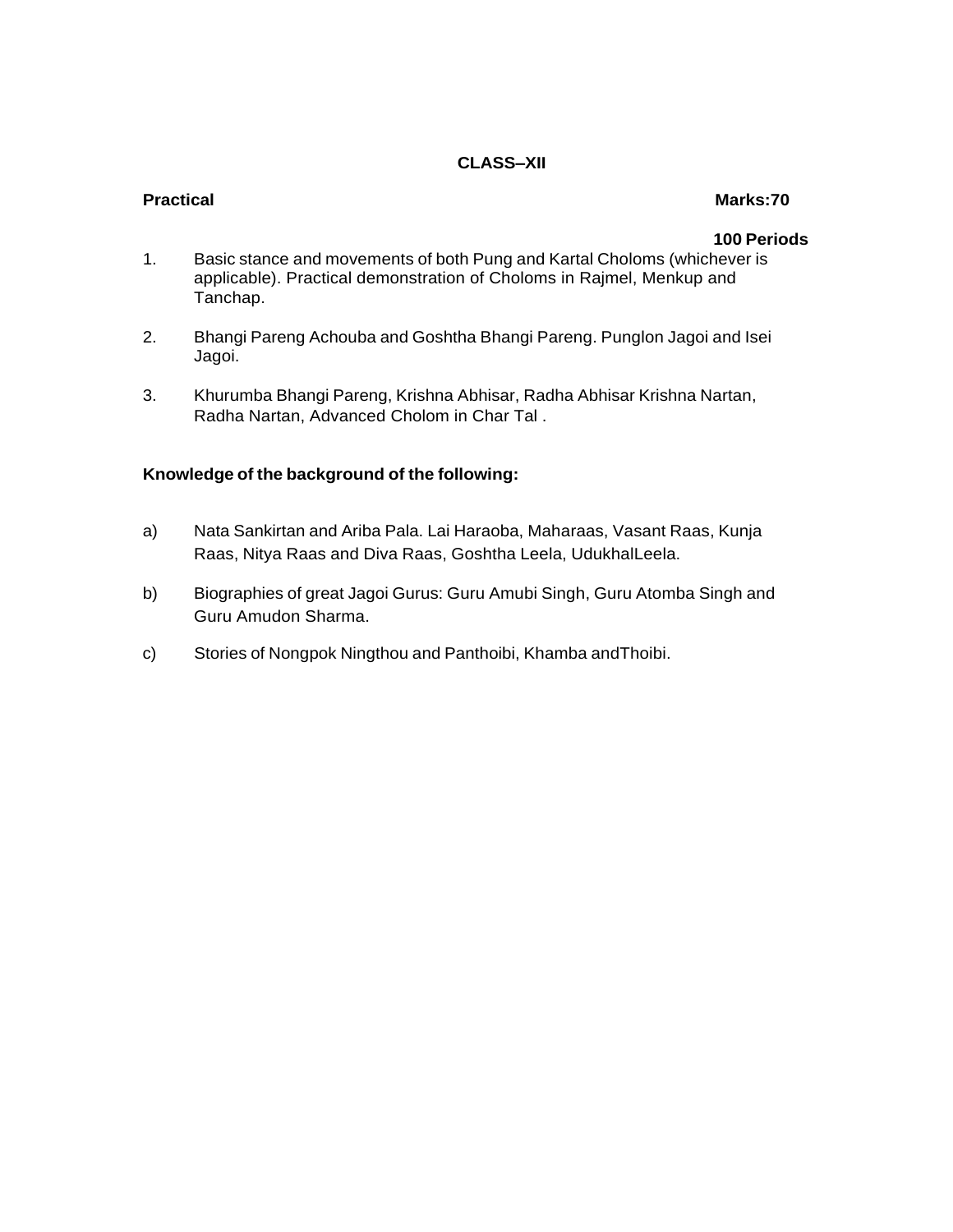# **(F) KATHAKALI DANCE (CODE NO. 061) CLASS–XI(2022-23)**

**Time-2 Hours**

**Total Marks: 100 Theory Marks:30**

- 1. A brief history of Indian Classical Dance and Indian TraditionalDance-Drama.
- 2. Acquaintance with the themes of Ramayana, Mahabharataa, and Bhagavata Purana.
- 3. History of the Kathakali (OriginDevelopment).
- 4. Acquaintance with its repertoire and literary content Aattakathas, its language and influence of SopanaSangeetha.
- 5. Distinctive aspects ofKathakali.
- 6. Slokas from Hasthalakshanadeepika describing about the 24 basic hand gestures.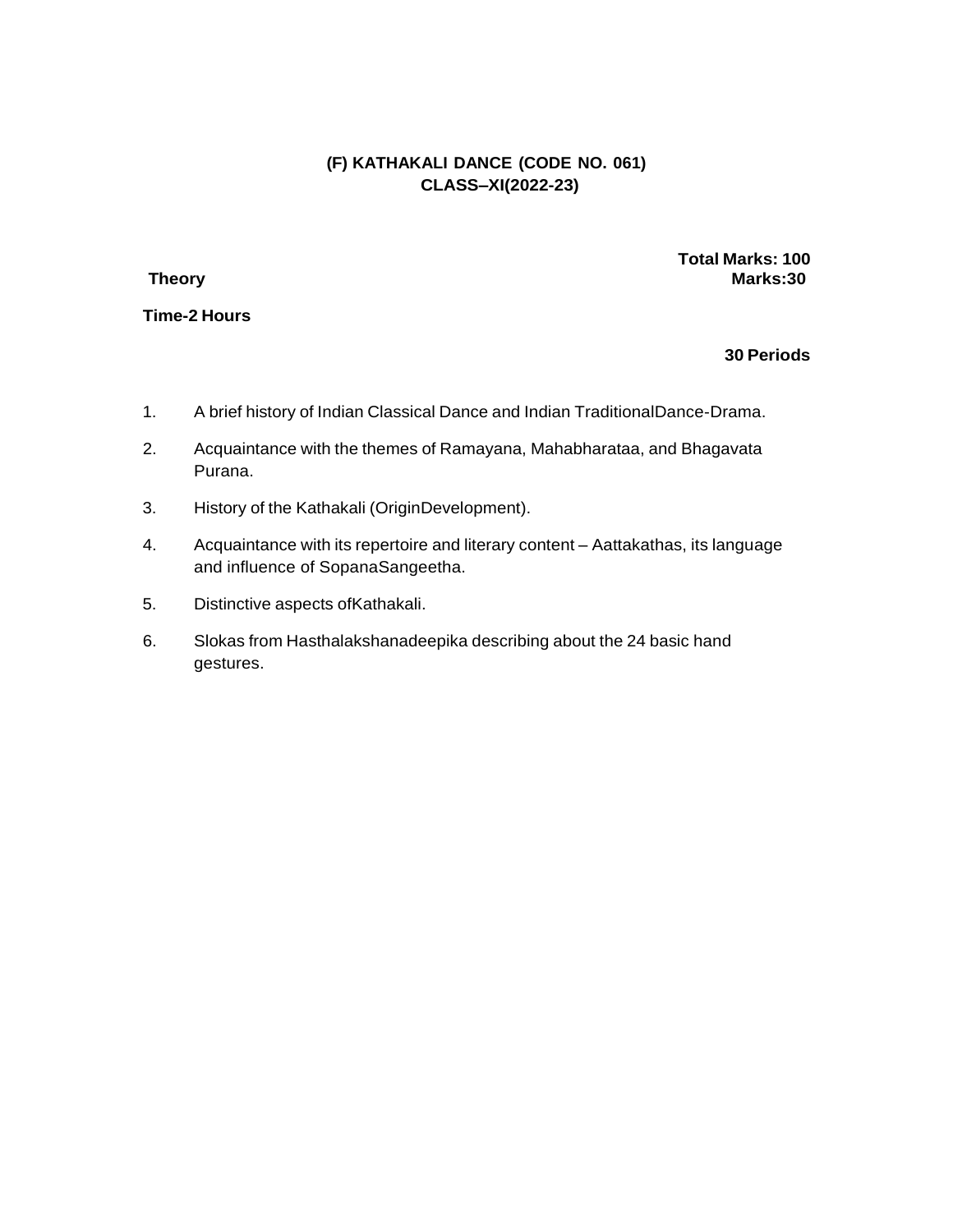# **Practical Marks:70**

- 1. Tozhutu Kumpital (Namaskara Panchakam) Traditionalsalutation.
- 2. Chattam (Different types ofleaps)
- 3. Meyyarappu (Basic body exercises)
- 4. Kannu Saadhakam and Mukha Saadhakam (Exercise of eyes and facial muscles)
- 5. Kaal Saadhakam (Basic footworks)
	- a) KaalSaadhakam
	- b) Irrativattam
	- c) Kutthukaal
	- d) Parinthukaal
	- e) Dheevattam
- 6. Seven types of Chuzhippu (Syncronised movements of eye, hand, body in differentpostures.
- 7. Twenty four types of basic handgestures
- 8. Thodayam
- 9. Recite basic thaalams ofKathakali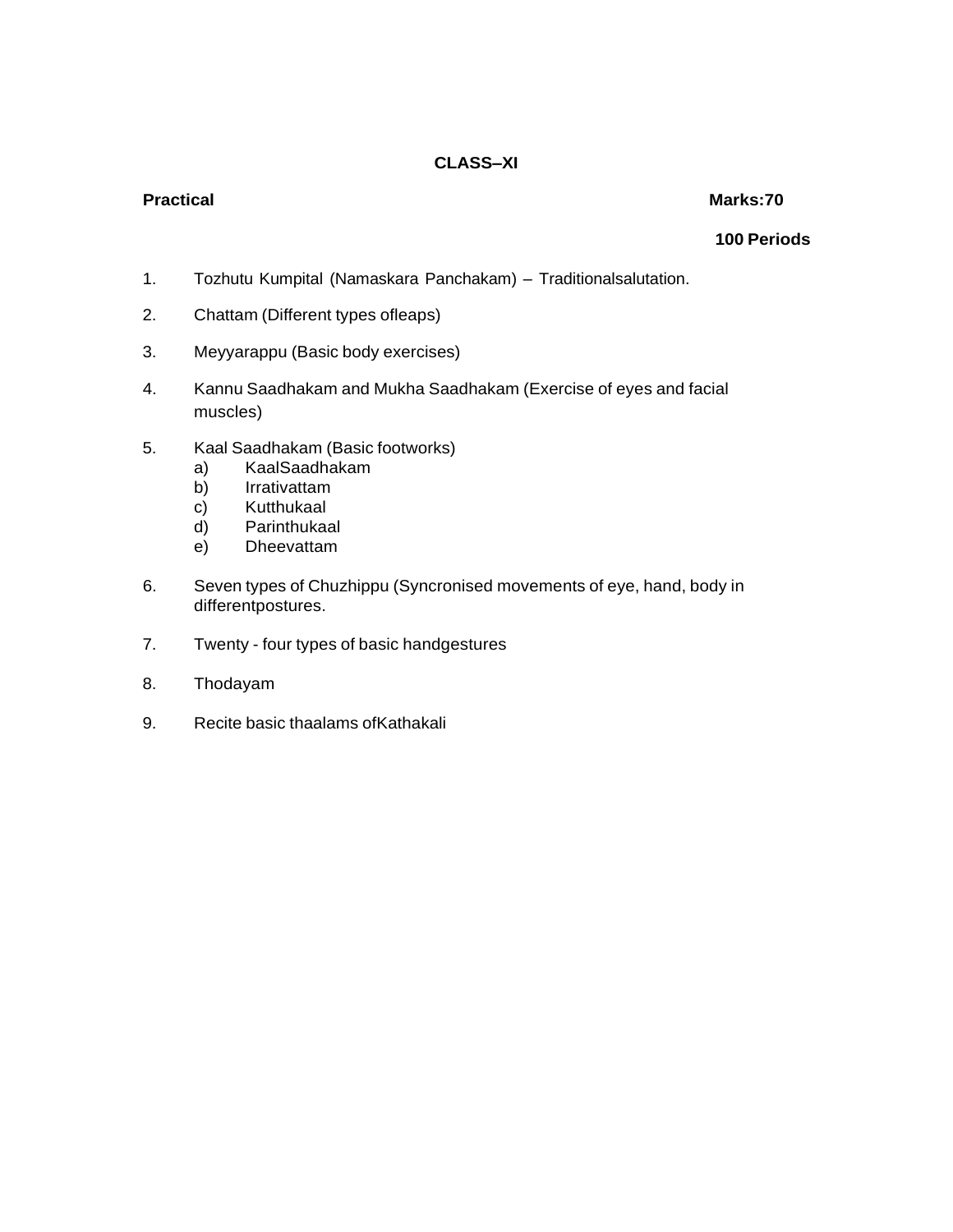### **(F) KATHAKALI DANCE (CODE NO. 061) CLASS–XII(2022-23)**

**Time-2 Hours**

**Total Marks: 100 Theory Marks:30**

### **30 Periods**

1.Acquaintance with the life history of the great masters of the dance form of both past

andpresent.

- 2. Acquaintance with the contents of the Hastha Lakshana Deepika andNatyasasthra.
- 3. Knowledge of the followingterms:
	- (i) Nritta, Nritya, Natya, Tandava, Lasya, Lokadharmi,Natyadharmi.
	- (ii) Anga, Upanga,Prathyanga
	- (iii) Abhinaya (Angika, Vachika, Satvika, Aharaya) with special reference to Hasta-Abhinaya, Mukhaja-Abhinaya andNetra-Abhinaya.
	- (iv) Sangeeta, Tala,Laya
	- (v) Rasa, Rasadhrishti, Sthaayibhava, Sthaayidrishti, Sancharibhava, Bhaava, Vibhaava, Anubhaava and SathvikaBhaava,
- 4. Knowledge of the Technical Terminology of the Artforms.
	- (a) Mutiyettu, Theyyam, Kootiyaattam, Ramanattam,Krishnattam, Ottanthullal, and Kalarippayattu
	- (b) Hastas Samyutha, Asamyuta, Mishra, Nanartha from Hastalakshanadipika.
	- (c) Kaal SadhakamIrativatam.
	- (d) Kalassam, Ashtakalasam, Ilakiyattam,Cholliyattam
	- (e) Keli, Arangu Keli (Shuddha Maddalam), Todayam, Purappadu, Melapada, andDhanaasi
	- (f) Chutti, Pachchha, Kathi, Thaadi, Kari,Minukku
	- (g) Rasa, Rasadhrishti, Sthaayibhava, Sthaayidrishti, Sancharibhava, Manodharma,Cholliyaattam and Ilakiyaattam
	- (h) Ability to write in notation talas learnt underpracticals.
- 5. Acquaintance with the traditional costumes and makeup of the Dance style opted.
- 6. Knowledge of Kathakali music both vocal andpercussion.